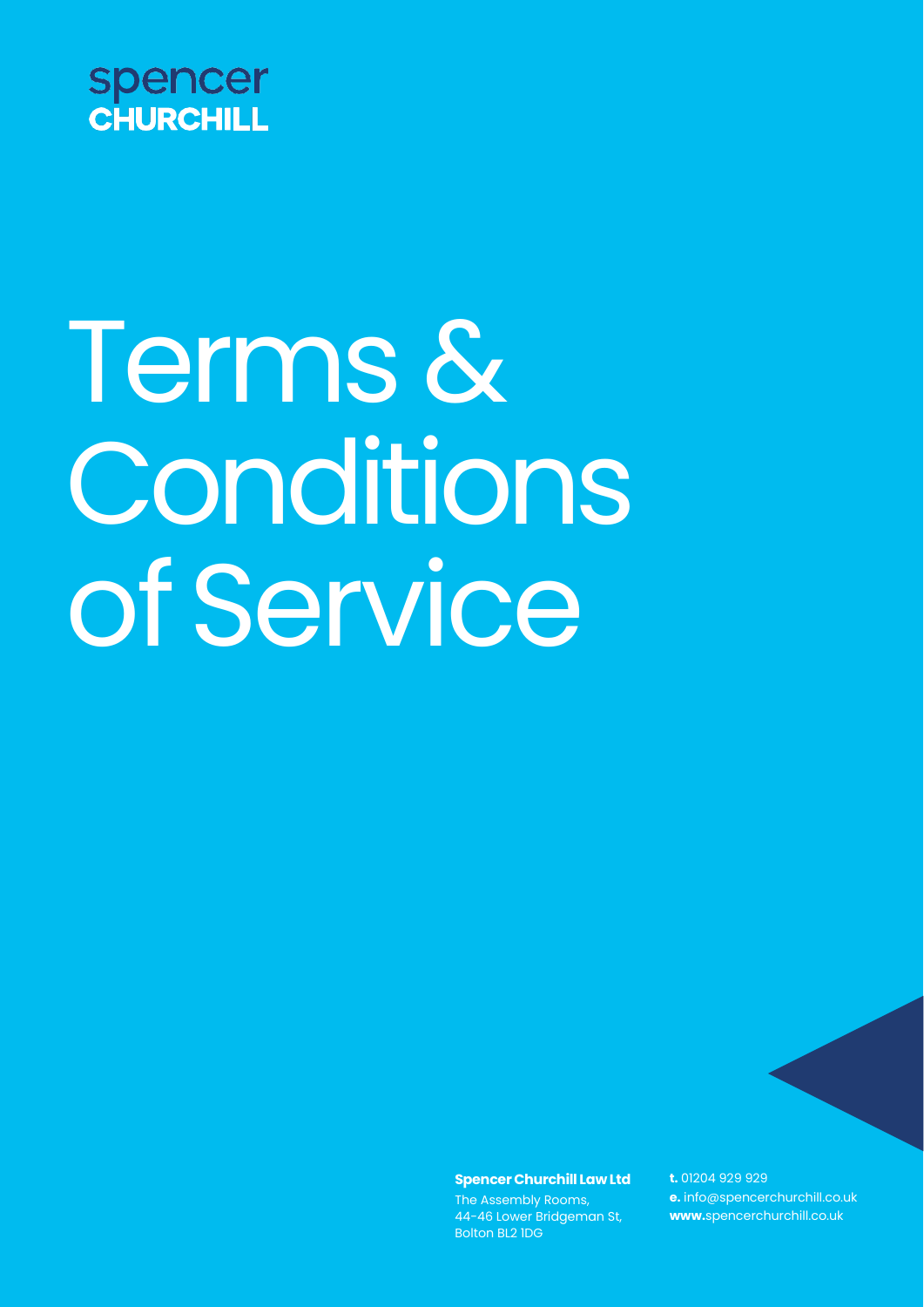### **CONTRACT DETAILS**

This Agreement is made on XXXXXXXXXXX between: Spencer Churchill Law Ltd, a private limited company, incorporated and registered in England and Wales with company number 11692170, whose registered office is at Bolton Business Centre, 46 Lower Bridgeman Street, Bolton trading as Spencer Churchill ("**we**", "**us**", "**our**");

#### **And**

XXXXXXXXXXXX, whose residing address is XXXXXXXXXXXXXXX

("**Client**", "**you**", "**your**").

#### **BACKGROUND**

Spencer Churchill is a multiservice law firm that provides legal services to individuals and businesses. The Client wishes to engage Spencer Churchill for the provision of their Services. Spencer Churchill is willing to provide Services to the Client in accordance with the terms of this agreement, and as set out in our Client Care Letter ("**Services**"). Additional terms may also apply as notified to you by Spencer Churchill.

Spencer Churchill are authorised and regulated by the Solicitors Regulation Authority with SRA number 119449. We are registered for VAT in the United Kingdom and our VAT number is 378449248.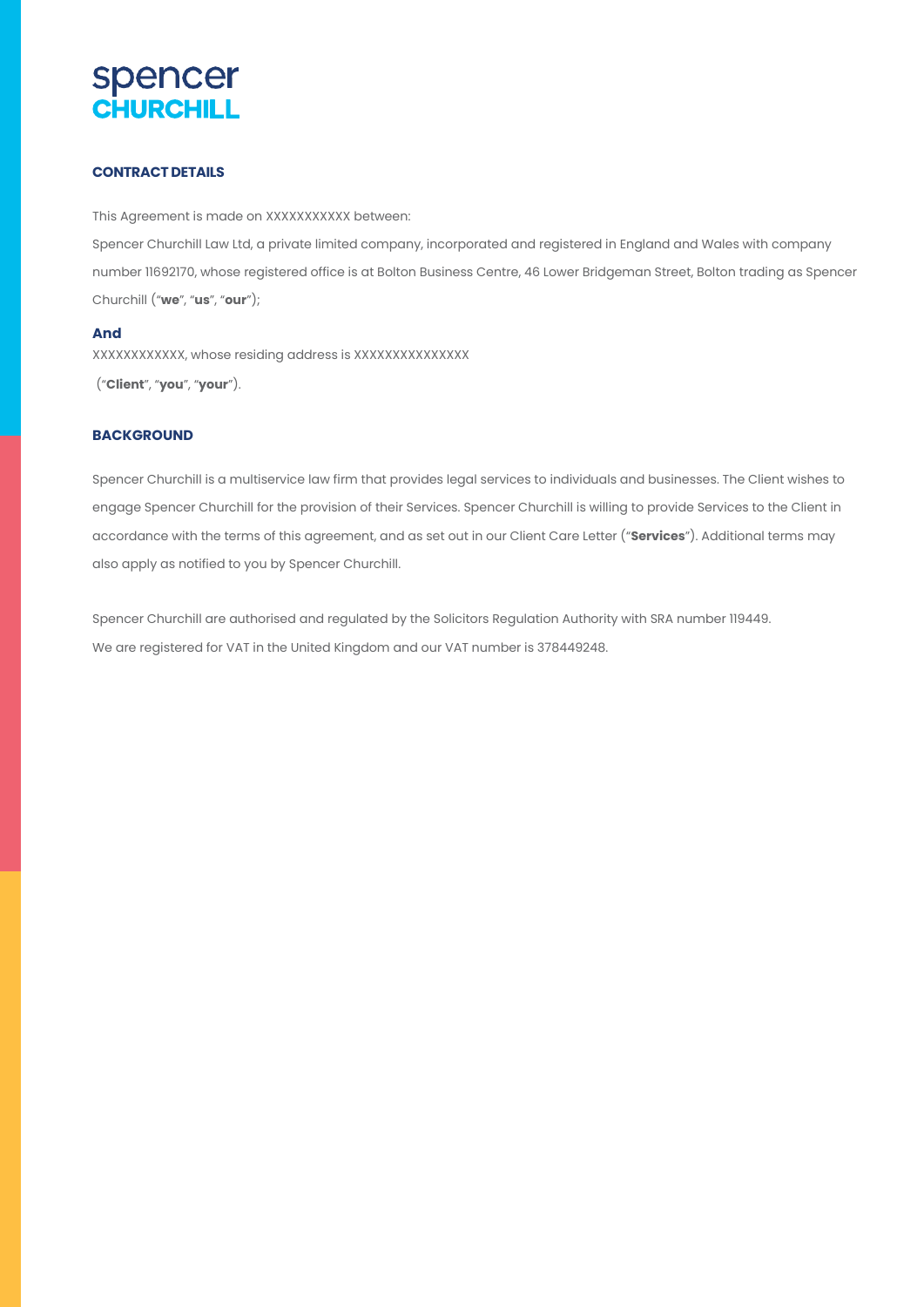## **Spencer**<br>**CHURCHILL**

### **BYSIGNINGTHIS AGREEMENT, THE PARTIES AGREE TO THE FOLLOWING TERMS:**

### **CONTENTS**

| 1.  | <b>INTERPRETATION</b>                       |
|-----|---------------------------------------------|
| 2.  | <b>COMMENCEMENT AND DURATION</b>            |
| 3.  | <b>SPENCER CHURCHILL'S RESPONSIBILITIES</b> |
| 4.  | <b>CLIENT'S OBLIGATIONS</b>                 |
| 5.  | <b>CHANGE CONTROL</b>                       |
| 6.  | <b>CHARGES AND PAYMENT</b>                  |
| 7.  | <b>QUALITY OF SERVICES</b>                  |
| 8.  | <b>INTELLECTUAL PROPERTY RIGHTS</b>         |
| 9.  | <b>CONFIDENTIALITY</b>                      |
| 10. | <b>LIMITATION OF LIABILITY</b>              |
| 11. | <b>TERMINATION</b>                          |
| 12. | <b>CONSEQUENCES OF TERMINATION</b>          |
| 13. | <b>REMEDIES</b>                             |
| 14. | <b>FORCE MAJEURE</b>                        |
| 15. | <b>VARIATION</b>                            |
| 16. | <b>WAIVER</b>                               |
| 17. | <b>RIGHTS AND REMEDIES</b>                  |
| 18. | <b>SEVERANCE</b>                            |
| 19. | <b>AGREEMENT IN FULL</b>                    |
| 20. | <b>THIRD PARTY RIGHTS</b>                   |
| 21. | <b>NOTICES</b>                              |
| 22. | <b>GOVERNING LAW AND JURISDICTION</b>       |
| 23. | <b>COMPLAINTS</b>                           |
| 24. | <b>CLIENT MONEY</b>                         |
| 25. | <b>ANTI-MONEY LAUNDERING</b>                |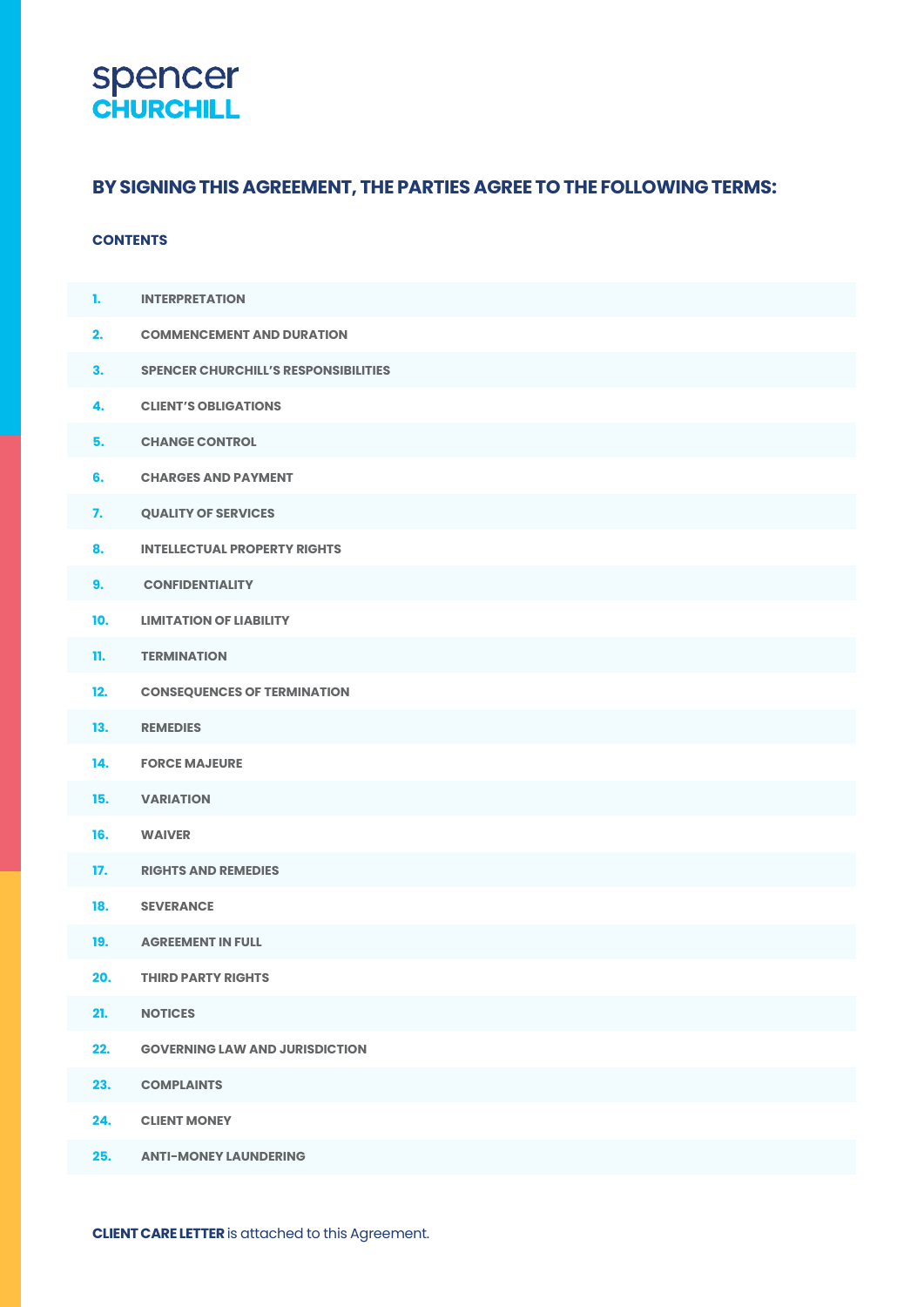

### **1. INTERPRETATION**

- 1.1 The following definitions and rules of interpretation apply in this Agreement:
	- 1.1.1 "**Agreement**" or "**Contract**" means this agreement between the Client and Spencer Churchill that is made up of:
		- 1.1.1.1 The Contract Details, Background, and Table of Content.
		- 1.1.1.2 The Agreed Terms.
		- 1.1.1.3 Our Client Care Letter.
		- 1.1.1.4 Any other Document named in our Client Care Letter (such as a Conditional fee Agreement).
	- 1.1.2 "**Business Day**" means 9am to 5pm, Monday to Friday (excluding public holidays in England).
	- 1.1.3 "**Commencement Date**" means the date that this Services Agreement was made, which can be found at the top of this Document.
	- 1.1.4 "**Confidential Information**" means any information of a confidential nature as described in clause 9.
	- 1.1.5 "**Client Care Letter**" means the Client Care Letter attached to this Agreement.
	- 1.1.6 "**Client's Equipment**" means any equipment, systems, or facilities provided by the Client and used directly or indirectly in the supply of Services. This is extended to apply to any equipment, systems, or facilities which are accessed remotely.
	- 1.1.7 "**Deliverables**" means all Documents, products, and materials developed by Spencer Churchill or its agents, subcontractors, consultants, or employees in relation to the Services provided in any form.
	- 1.1.8 "**Document**" includes (in additional to any Document in writing) any drawing, plan, diagram, design, image, tape, disk, or any other device or record embodying information in any form.
	- 1.1.9 "**Force Majeure Event**" has its definition in clause 14.1.
	- 1.1.10 "**In-put Material**" means all Documents, information, and materials provided by the Client, relating to the Services.
	- 1.1.11 "**Intellectual Property Rights**" or "**IPR**" means patents; utility models; rights to inventions; copyright, neighbouring, and related rights; trademarks and service marks; business names and domain names; rights in get-up and trade dress, goodwill, and the right to sue for passing off or for unfair competition; rights in designs; database rights; rights to use, and to protective confidentiality of, confidential information (including know-how and trade secrets); and all other intellectual property rights, in each case whether registered or unregistered, and including all applications and rights to apply for and be granted renewals or extensions of, and rights to claim priority from such rights and all similar or equivalent rights or forms of protection, which subsist or will subsist, now or in future, in any part of the world.
	- 1.1.12 "**Pre-existing Materials**" means all Documents, information, and materials provided by Spencer Churchill or its agents, subcontractors, consultants, or employees, relating to the Services, which existed prior to the Commencement Date.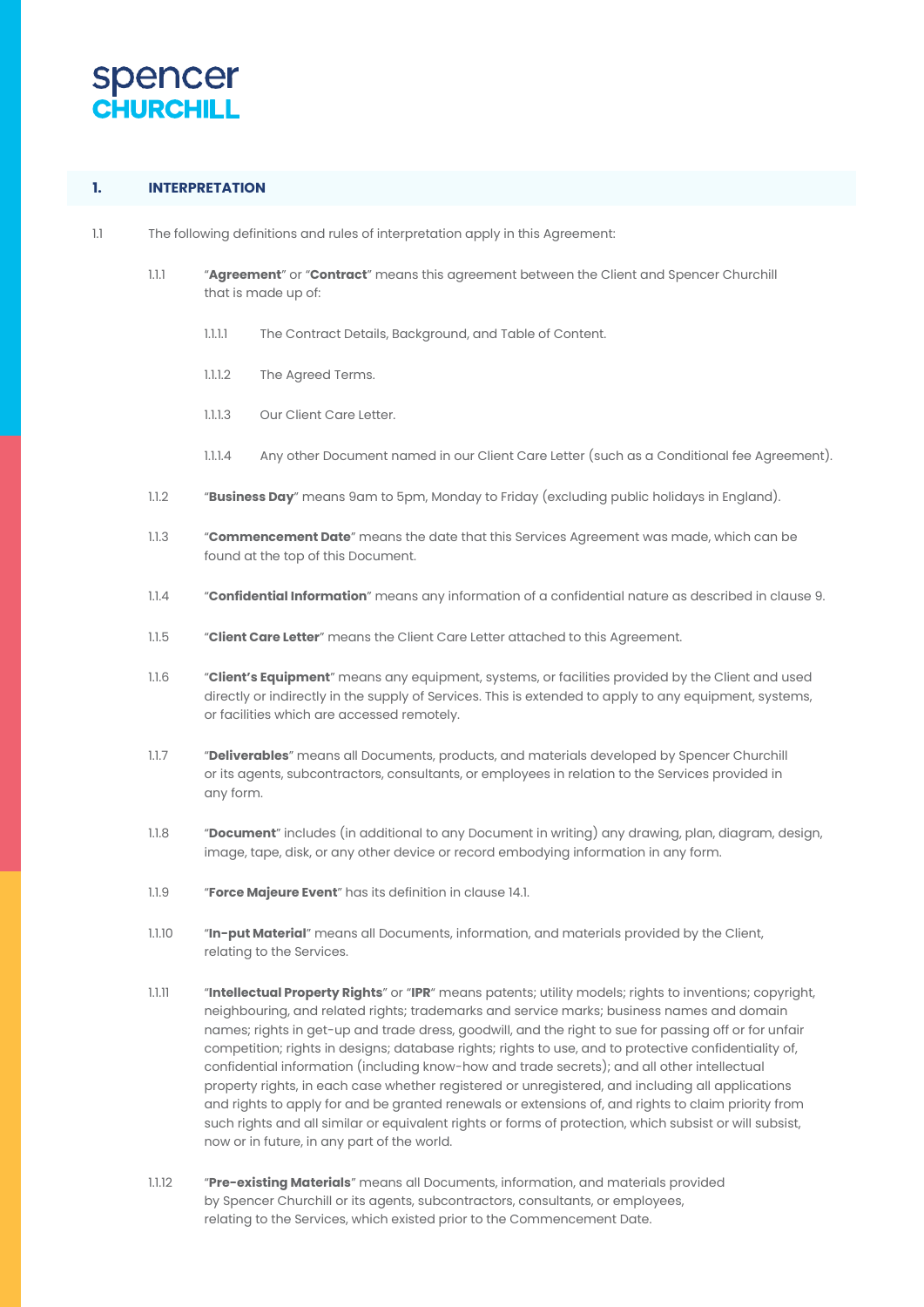

- 1.1.13 "**Spencer Churchill's Equipment**" means any equipment including tools, systems, or facilities provided by Spencer Churchill or its agents, subcontractors, consultants, or employees and used directly or indirectly in the supply of the Services which are not the subject of a separate agreement between the parties, under which, title passes to the Client.
- 1.1.14 "**Spencer Churchill's Team**" means all directors, managers, employees, consultants, engineers and specialists, agents, and subcontractors engaged in relation to the Services.
- 1.1.15 "**VAT**" means value added tax, chargeable under the Value Added Tax Act 1994.
- 1.1.16 References to **clauses** and **schedules** are to the clauses and schedules of this Agreement, and references to paragraphs are to the **paragraphs** of the relevant Client Care Letter, schedule, or appendix.
- 1.1.17 Our Client Care Letter forms part of this Agreement and shall have effect as if set out in full in the body of this Agreement. Any reference to this Agreement includes our Client Care Letter (and any subsequent Schedules or Client Care Letters).
- 1.1.18 Schedules, clauses, and paragraph headings shall not affect the interpretation of this Agreement.
- 1.1.19 Unless the context otherwise requires, words in the singular shall include the plural, and words in the plural shall include the singular.
- 1.1.20 Unless the context otherwise requires, a reference to one gender shall include a reference to the other genders.
- 1.1.21 Any words following the terms "**including**", "**include**", "**in particular**", "**for example**", or any similar expression, shall be construed as illustrative and shall not limit the sense of the words, description, definition, phrase, or term, preceding or following those terms.
- 1.1.22 A reference to "**writing**" or "**written**" includes e-mail, but not fax.
- 1.1.23 A reference to a **person** includes a natural person, corporate or unincorporated body (whether or not having a separate legal personality).
- 1.1.24 A reference to a **party** shall include that party's personal representatives, successors, and permitted assigns.
- 1.1.25 A reference to a **company** shall include any company, corporation, or other corporate body, wherever and however incorporated or established.
- 1.1.26 A reference to a **holding company** or a **subsidiary** means a holding company or subsidiary as defined in section 1159 of the Companies Act 2006, and a company shall be treated or the purposes only of the membership requirement contained in section 1159(1)(b) and (c), as a member of another company even if its shares in that other company are registered in the name of (a) another person, by way of security or in connection with the taking of security, or (b) its nominee.
- 1.1.27 A reference to a **statute** or **statutory provision** shall include all subordinate legislation made from time to time under that statute or statutory provision.
- 1.1.28 Any obligation on a party not to do something includes an obligation not to allow that thing to be done.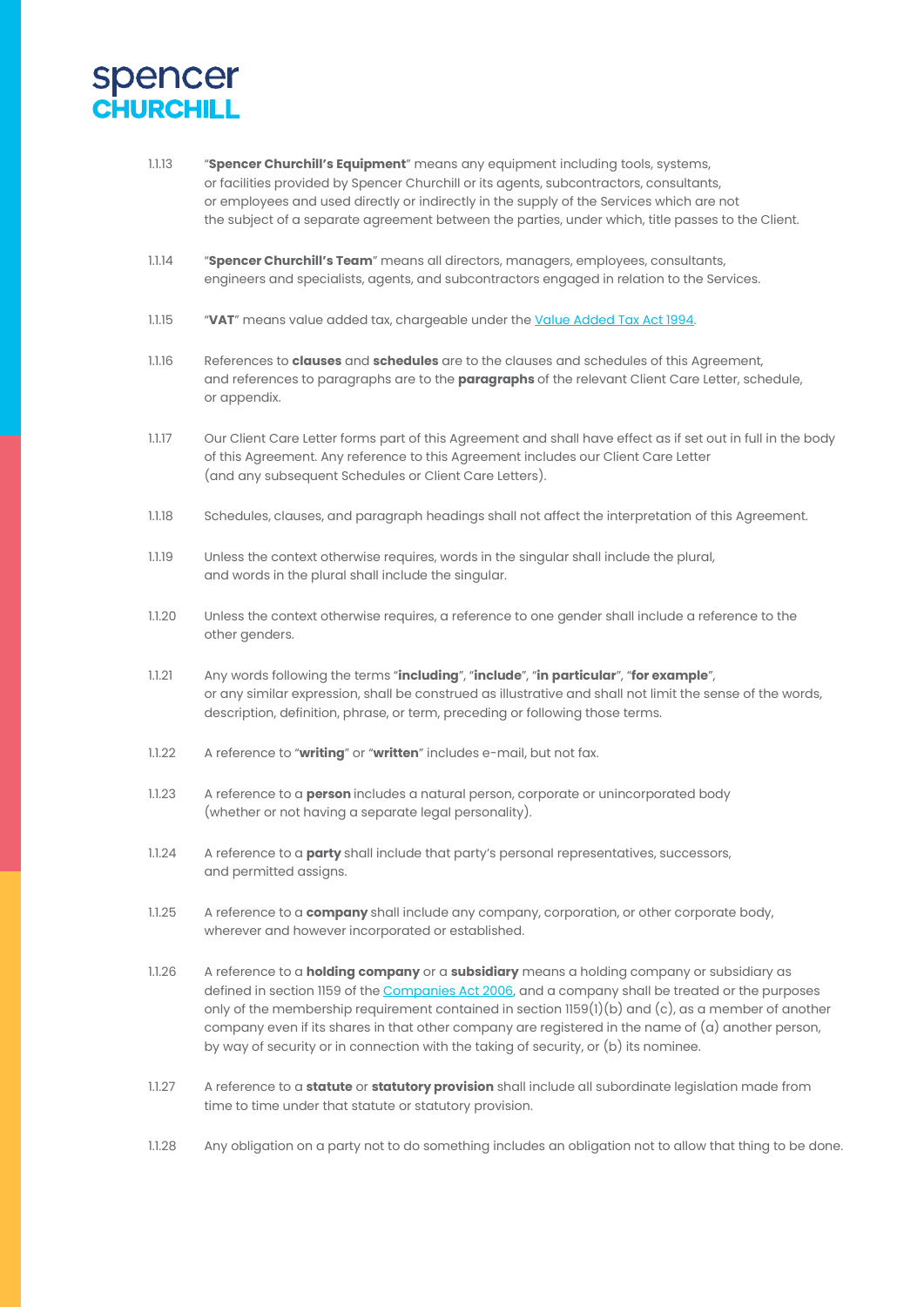

### **2. COMMENCEMENTAND DURATION**

- 2.1 This Agreement shall commence on the Commencement Date and as shall continue for the period specified in our Client Care Letter, and after that shall continue unless the Agreement is terminated in accordance with clause 11, or until the Services are complete.
- 2.2 Spencer Churchill shall provide the Services from the Commencement Date and shall continue to provide the Services throughout the term.

#### **3. SPENCERCHURCHILL'SRESPONSIBILITES**

- 3.1 Spencer Churchill shall:
	- 3.1.1 Use reasonable endeavors to perform the Services and deliver any Deliverables to the Client in accordance with our Client Care Letter and shall allocate sufficient resources (including all equipment, tools, or other items required) to the Services to enable us to comply with this obligation.
	- 3.1.2 Ensure that all goods, materials, standards, and techniques used in providing the Services are of good quality and are free from defects in workmanship, installation, and design.
	- 3.1.3 Ensure Spencer Churchill's Team use reasonable skill and care in the performance of the Services.
	- 3.1.4 Comply with all applicable laws and regulations relating to the provision of the Services; and provided that Spencer Churchill shall not be liable under the Agreement if, as a result of such compliance, they are in breach of any of their obligations under this Agreement.
	- 3.1.5 Use reasonable endeavors to meet any deadlines as to performance dates as specified in our Client Care Letter.
	- 3.1.6 Co-operate with the Client in all matters relating to the Services.
	- 3.1.7 Take Reasonable care of any of the Client's Equipment and In-Put Material in Spencer Churchill's possession and make them available for collection by the Client on reasonable notice and request. Spencer Churchill may dispose of the Client's Equipment or In-Put Material if the Client fails to collect them within a reasonable period after termination of this Agreement.
- 3.2 Spencer Churchill is bound by various professional rules of conduct which is found in the SRA Handbook [https://www.sra.org.uk/handbook](http://www.sra.org.uk/handbook) or by writing to 'Solicitors Regulation Authority, The Cube, 199 Wharfside Street, Birmingham, B1 1RN' or calling the Solicitors Regulation Authority on 0370 606 2555.
- 3.3 The SRA Indemnity Insurance Rules (as they apply from time to time) require us to take out and maintain Professional Indemnity Insurance ("**PII**"). Information about the insurance we carry, including the contact details of our insurers are available in hard copy at our registered office.
- 3.4 We do not advise on the laws and regulations of jurisdictions other than England and Wales (which may also include the law of the European Union so long as it has effect in England and Wales).
- 3.5 We are not qualified to give any taxation advice in any form, and you should seek professional advice from a suitably qualified tax accountant in respect of any taxation matters. If you authorise us to proceed with a transaction we will proceed on the basis that you have sought appropriate professional advice.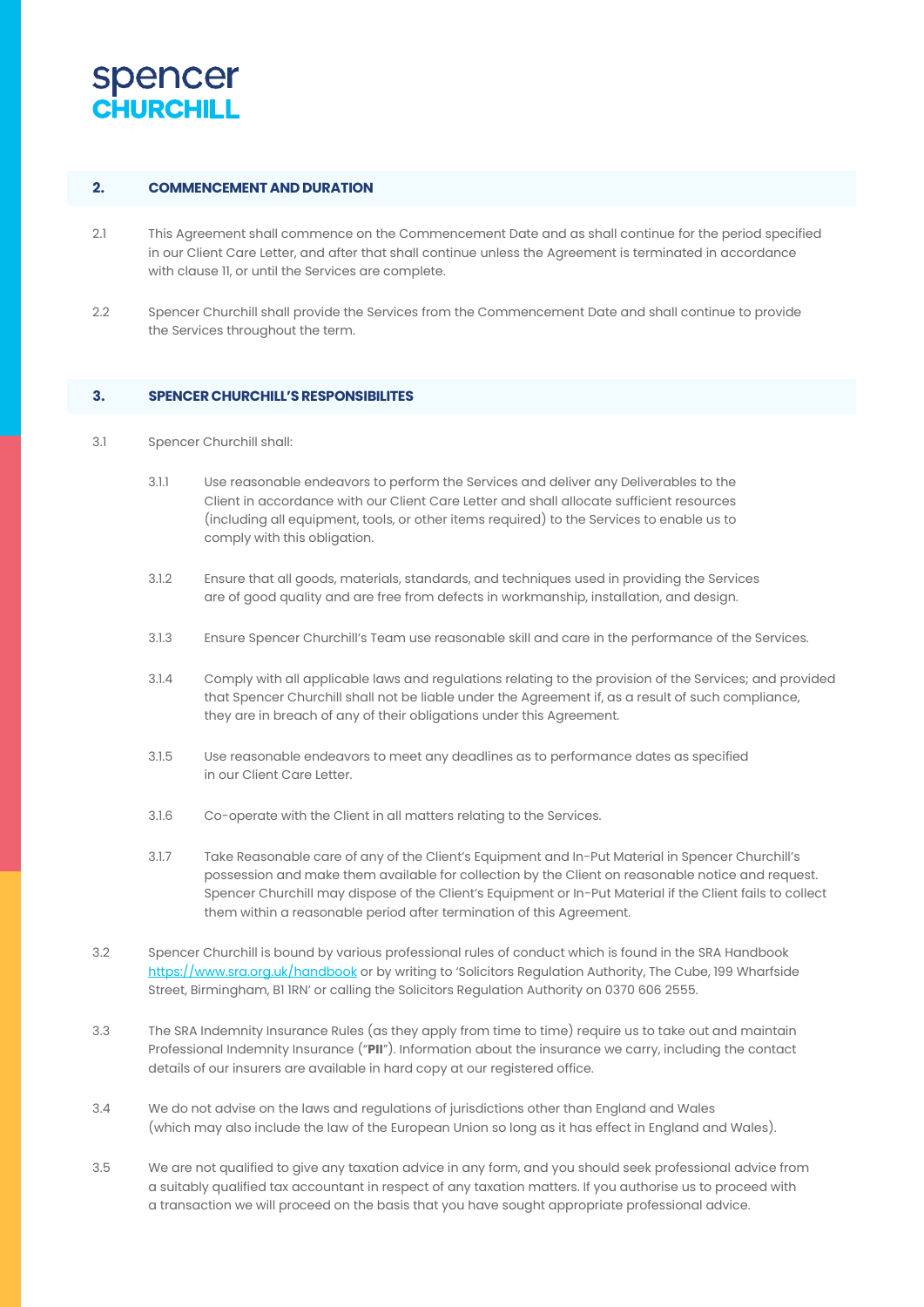- 3.6 We do not advise on competition law, nor do we provide financial advice generally, or comment upon the commercial viability of any transactions upon which we advise.
- 3.7 The Law Society of England and Wales is a designated professional body under, Part XX of the Financial Services and Markets Act 2000 (as amended)which means that we may carry out certain regulated activities without being regulated by the Financial Conduct Authority. This means that we may be able to provide limited financial services to you where such services arise out of, or are complementary to, the provision of legal services.
- 3.8 The Law Society is the designated professional body for the purposes of the, Financial Services and Markets Act 2000, but responsibility for regulation has been delegated to the Solicitors Regulation Authority (the independent regulatory body of the Law Society – see clause 3.2), and responsibility for handling complaints has been delegated to the Legal Ombudsman (see clause 23).
- 3.9 The limited regulated activities that we carry out include issuing certain insurance policies (such as legal expenses insurance, defective title insurance, and other property indemnity insurance). We are not authorised by the Financial Conduct Authority, however we are included on the register maintained by them so that we can carry on insurance mediation activity, which is broadly the advising on, selling and administration of insurance contracts. This part of our business, including arrangements for complaints or redress if something goes wrong, is regulated by the Solicitors Regulation Authority. The register can be accessed via the Financial Conduct Authority website a[t www.fca.org.uk.](http://www.fca.org.uk/)
- 3.10 Any insurance policy arranged by us on your behalf shall, in our opinion, be sufficient to meet your needs, but you are hereby informed that we do not recommend any policy over and above any other and that it is your responsibility to check that you are satisfied with the excess levels, exclusions, limitations and other policy terms. We do not conduct a fair analysis of the insurance market prior to arranging insurance policies. You can request details of the insurance undertakings with which we conduct business at any time.

### **4. CLIENT'SOBLIGATIONS**

- 4.1 The Client Shall:
	- 4.1.1 Co-operate with Spencer Churchill in all matters relating to the Services and appoint as they think fit a Client's manager in relation to the Services, who shall have the authority contractually to bind the Client on matters relating to the Services.
	- 4.1.2 Provide such information as Spencer Churchill may reasonably request, and the Client considers reasonably necessary in order to carry out the Services in a timely manner and to ensure that it is accurate in all material respects.
	- 4.1.3 Provide Spencer Churchill's Team (or as appropriate any expert instructed by Spencer Churchill in relation to the matter) with access to the Client's premises, data, and other facilities as reasonably required by Spencer Churchill's Team to supply the Services.
	- 4.1.4 Pay all invoices submitted by Spencer Churchill in accordance with clause 6.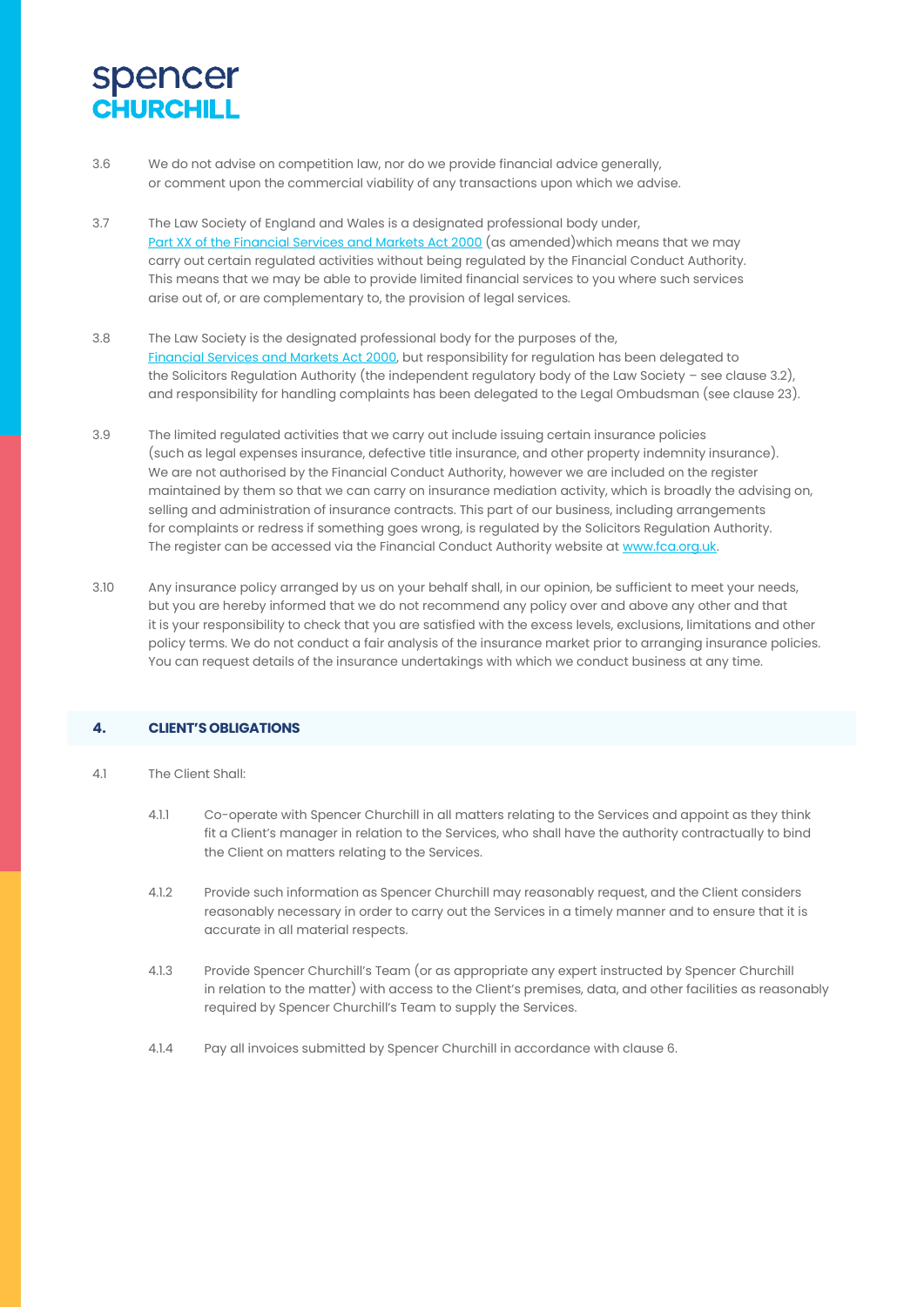

- 4.2 If Spencer Churchill's performance of its obligations under this Agreement is prevented or delayed by any act or omission of the Client, Spencer Churchill shall:
	- 4.2.1 Not be liable for any costs, charges, or losses sustained or incurred by the Client that arise directly or indirectly from such prevention or delay.
	- 4.2.2 Be entitled to payment of the charges despite any such prevention or delay.
	- 4.2.3 Be entitled to recover any additional costs, charges, or losses that Spencer Churchill sustains or incurs that arise directly or indirectly from such prevention or delay.
- 4.3 If now or at any point in the future, any matter on which we act for you is subject to proceedings, whether in the courts or other tribunals, you will likely have to disclose Documents, including electronic Documents, relevant to the matter. It is your responsibility to retain and preserve all Documents or other evidence which may be relevant to your case. You should ensure that you do not destroy, or allow to be destroyed any Documents that relate to such matter in any way (however slight you believe the connection may be), as your position in such proceedings could be seriously compromised if you do.
- 4.4 If you instruct us jointly in relation to any matter, it is your responsibility to tell us at the outset of this Agreement if you require more than one person to give instructions in relation to that matter. Otherwise we will accept instructions from any one person and will not be responsible to any other person for any losses they suffer as a result.
- 4.5 If you are a business, it is your responsibility to tell us at the outset of this Agreement if you require more than one director (or equivalent) to provide instructions. Otherwise we will accept instructions from any one person and will not be responsible for any losses you suffer as a result.
- 4.6 If you have any special requirements (such as a disability) please inform us at the outset of this Agreement.

#### **5. CHANGE CONTROL**

- 5.1 If either party wishes to change the scope or execution of the Services, they shall submit details of the requested change to the other in writing.
- 5.2 If either party has made any request to make a change to the scope or execution of the Services, Spencer Churchill shall, within a reasonable time, provide a written estimate to the Client of:
	- 5.2.1 The likely time required to implement the change.
	- 5.2.2 Any necessary variations to Spencer Churchill's charges arising from the change.
	- 5.2.3 Any other impact of the change on this Agreement.
- 5.3 Unless both parties consent to a proposed change, there shall be no change to this Agreement.
- 5.4 If both parties consent to a proposed change, the change shall be made only after the agreement of the necessary variations to Spencer Churchill's charges, the Services, and any other relevant terms of this Agreement has been varied in accordance with clause 15.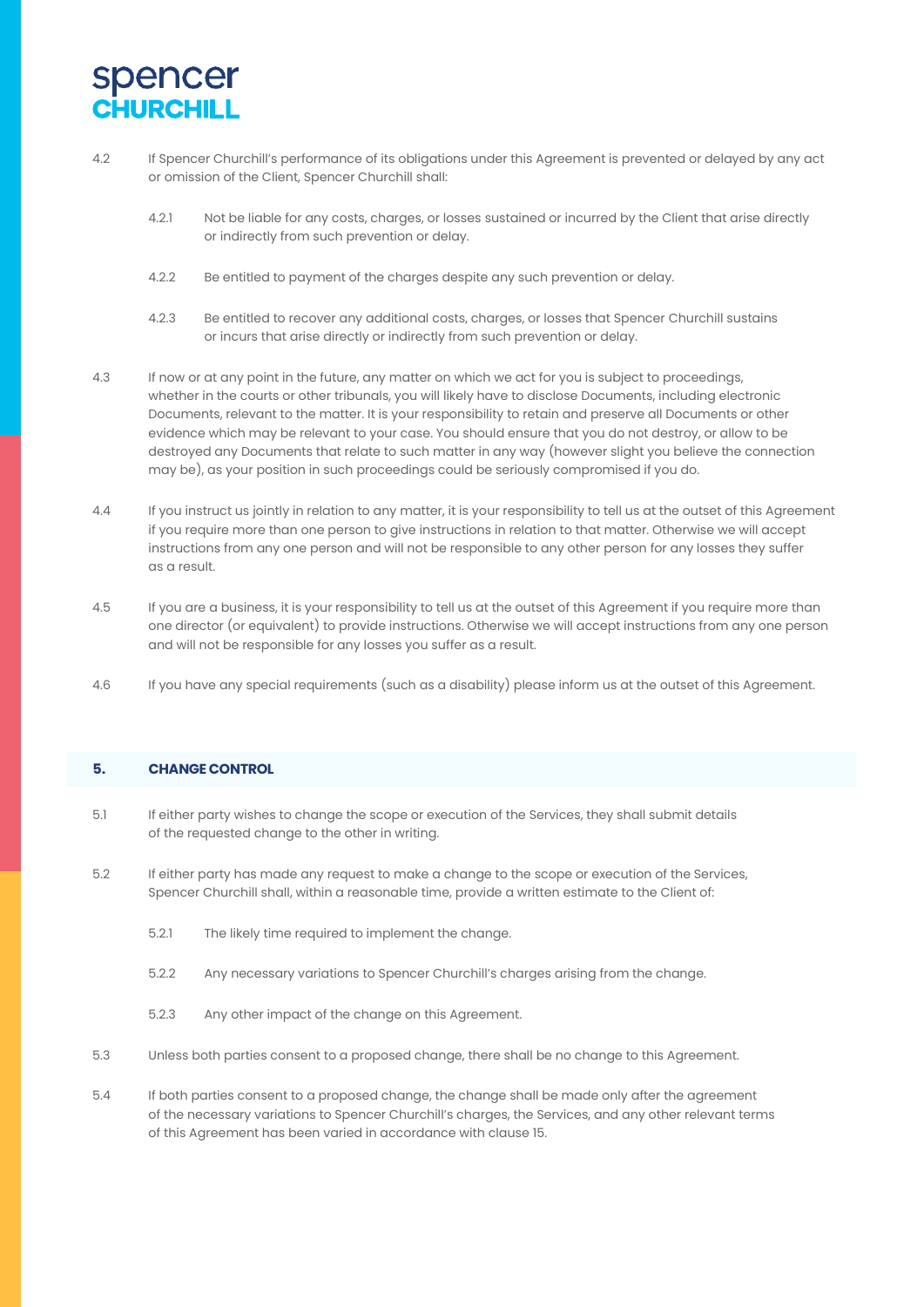5.5 If Spencer Churchill requests a change to the scope or execution of the Services in order to comply with any applicable safety or statutory requirements, and such changes do not materially affect the nature or scope of, or the charges for the Services, the Client shall not unreasonably withhold or delay consent to it. Unless Spencer Churchill's request was attributable to the Client's non-compliance with the Client's obligations, neither the Spencer Churchill's charges nor any other terms of this Agreement shall vary as a result of such change.

### **6. CHARGES AND PAYMENT**

- 6.1 In consideration of the provision of the Services by Spencer Churchill, the Client shall pay the charges as set out in our Client Care Letter and in accordance with this clause 6.
- 6.2 The charges and payments by the Client exclude VAT, which Spencer Churchill shall add to its invoices at the appropriate rate.
- 6.3 The charges shall be paid in Great British Pounds, unless otherwise agreed in writing by Spencer Churchill, and are to be paid via the method stated in the Client Care Letter.
- 6.4 The Client shall pay each invoice which is properly due and submitted to them by Spencer Churchill, within 1 month of receipt, to the bank account nominated in writing by Spencer Churchill.
- 6.5 All amounts due under this Agreement from the Client to Spencer Churchill shall be paid in full without any set-off, counterclaim, deduction, or withholding (other than any deduction or withholding of tax as required by law).
- 6.6 If Spencer Churchill requires a deposit or payment in advance of Service (which is called "money on account") and the Client fails to make payment, Spencer Churchill may suspend all Services until payment has been made. Spencer Churchill also reserves the right to terminate this Agreement and cease to act if any money payable to them is not paid by the due date.
- 6.7 Where our Client Care Letter states that we are charging on an hourly basis, the following terms apply:
	- 6.7.1 The hourly rate shall vary according to the experience and expertise of the person dealing with the matter. The rates which apply to each matter are set out in our Client Care Letter.
	- 6.7.2 The time spent on your matter shall include meetings with you and others, travelling, waiting, researching, considering, writing, receiving correspondence, making and receiving telephone calls, preparing and working on Documents, and making file notes.
	- 6.7.3 The time spent on your matter is recorded as units of 1/10th of an hour. Therefore, this is the minimum amount of time we will charge you for any piece of work undertaken on your matter.
- 6.8 If the Client fails to make any payment due to the other party under this Agreement, by the due date for payment, then, without limiting Spencer Churchill's remedies under clause 17, the Client shall pay interest on the overdue amount at the rate of 8% per annum above the Bank of England's base rate. Such interest shall accrue daily, from the due date until actual payment of the overdue amount, whether before or after judgment. The defaulting party shall pay the interest together with the overdue amount.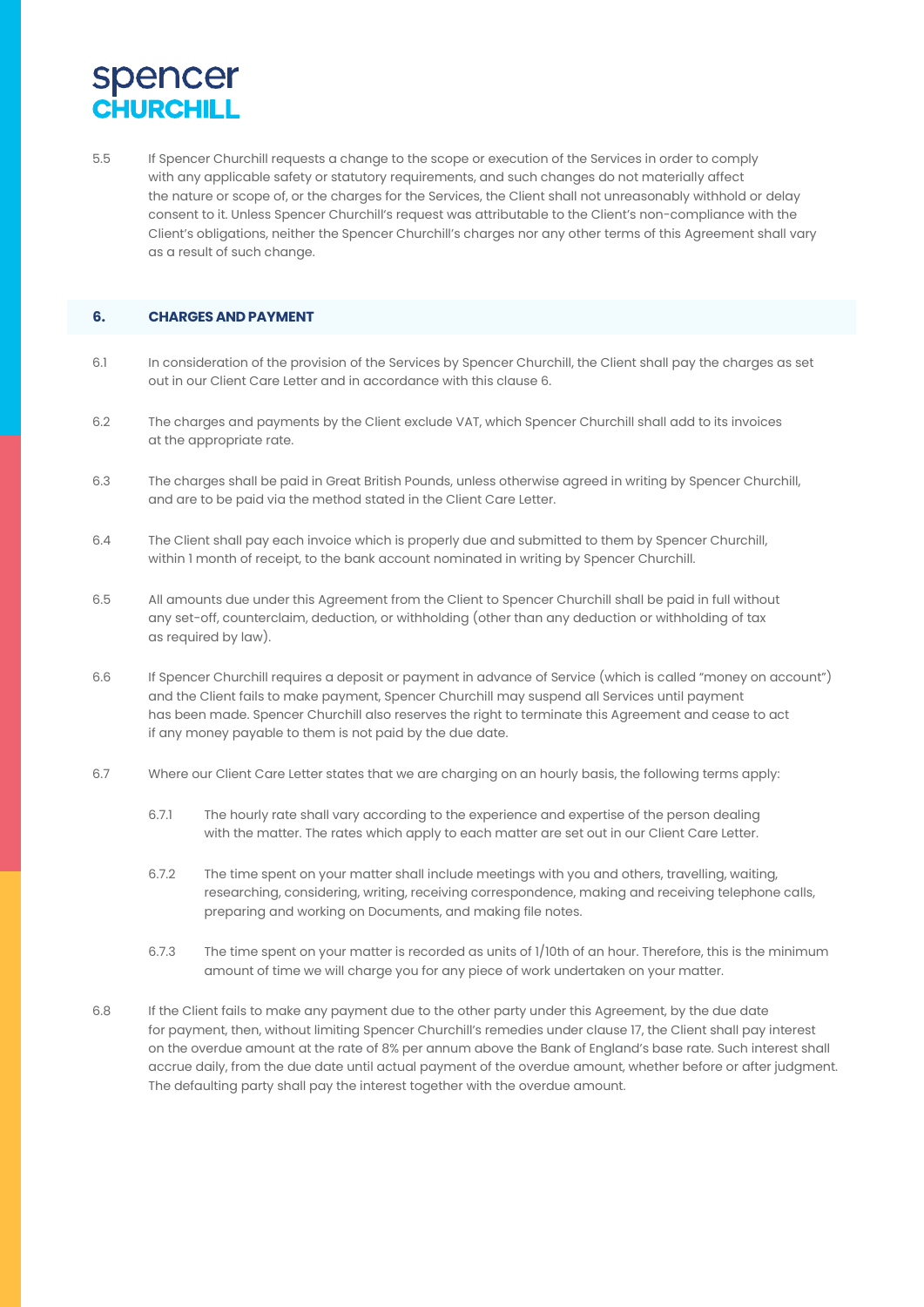- 6.8.1 If you are a business Spencer Churchill may, at their discretion, charge you interest under the Late Payment of Commercial Debts (Interest) Act 1998, plus a fixed sum under the Late Payment of Commercial Debts (Interest) Act 1998 as amended and supplemented by the Late Payment of Commercial Debts Regulations 2002.
- 6.9 In relation to payments disputed in good faith, interest under clause 6 is payable only after the dispute is resolved, on sums found or agreed to be due, from the due date until payment.
- 6.10 Should you make a payment by way of cheque or credit card and that payment is subsequently not honoured then we will inform you in writing and request that funds be made available for payment to be presented. The firm reserves the right to charge you a fee for administration and any charge imposed by the bank for representing your payment and we may also charge you interest and / or a fixed sum as described in this clause 6.
- 6.11 All expenses which we incur in working on your matter will be payable by you in addition to our fees. Examples include Land Registry Fees, Companies House fees, search fees, Stand Duty Land Tax (or other taxes), fees charged by experts, agents, couriers, barristers, court fees, travel expenses and subsistence, international telephone calls, use of online databases, telegraphic transfer fees. VAT is payable on certain expenses which will be charged in addition.
- 6.12 Any guide that we give of a written estimate of total charges is provided as a guide only, and should not be regarded as a fixed quotation unless otherwise agreed in writing. We will endeavour to inform you of any unforeseen but significant additional work that becomes necessary.
- 6.13 It is often impossible to tell at the outset what the overall cost of a matter will be. If this is the case, we will provide you with as much information as possible at the start and keep you updated as the matter progresses. If a precise figure cannot be given at the outset, we shall explain the reason to you and give you the opportunity to set a ceiling figure beyond which you do not want us to act without your consent or we shall agree a review date with you on which we shall try to give you more information about the likely overall cost.
- 6.14 Unless otherwise specified in our Client Care Letter, we usually submit bills monthly but may choose to submit bills at other intervals during the course of us working on your matter. We may also submit a bill on or at any time after conclusion of the matter or at the end of this Agreement. Unless otherwise agreed, our bills are payable within **14 days** of delivery of the bill. All bills, whenever they are submitted will be for the final bills for the period to which they relate.
- 6.15 The parties agree that Spencer Churchill may review and increase the charges at their discretion. Spencer Churchill will give the Client not less than 1 month notice of any increase. If such increase is not acceptable to the Client, they may terminate this Agreement by giving 1 month notice to Spencer Churchill.
	- 6.15.1 For hourly rate matters Spencer Churchill will not increase their charges more than once in any 12 month period.
- 6.16 Where we decide to extend credit to you by carrying out work on your matter after the money you have paid on account has all been used, you agree to remain liable for our fees regardless of whether or not we give you advance notification that we are going to extend credit to you.
- 6.17 It is your responsibility to tell us when you first instruct us if you have any form of insurance cover (such as legal expenses insurance) that you think will cover our fees. We shall not be liable to you for any losses you sustain as a result of your failure to provide us with such details. You must also tell us when first instructing us if there is any third party who may pay our fees. If a third party agrees to pay all or part of our fees, you will remain responsible to us for payment until those fees have been paid in full.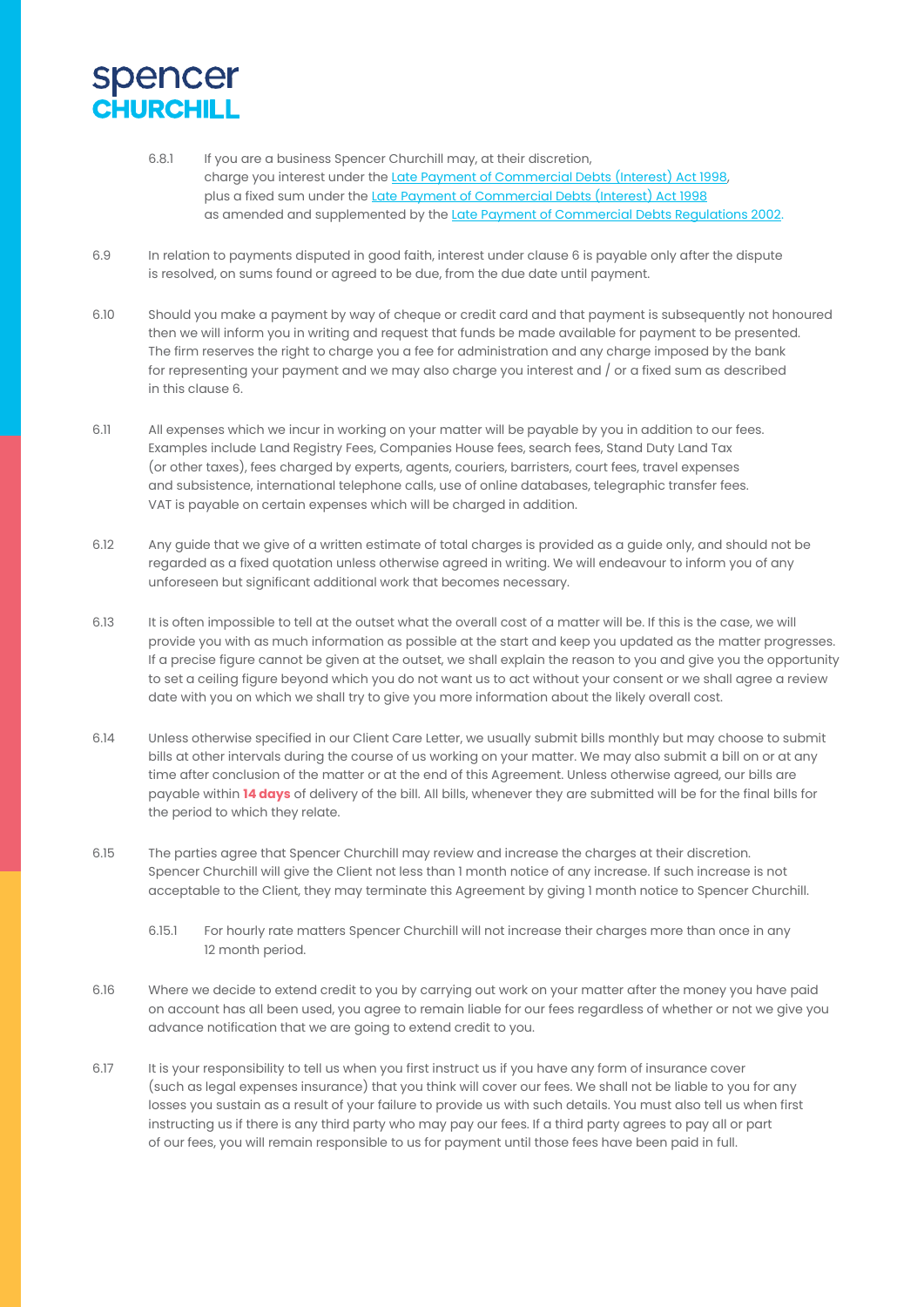- 6.18 If we are advising more than one person, unless otherwise agreed in writing by Spencer Churchill, we will act for those persons jointly and severally. If we are asked to deliver the bills to only one person, those bills will nevertheless be payable in full by all other persons we act for under this Agreement.
- 6.19 If you have any queries in respect of any element of a bill, you should still promptly pay all other elements of the bill.
- 6.20 Where we hold money for you, whether because you have made payment on account or we otherwise receive funds on your behalf, we may use this money toward payment of our bills. If we take any security for any fees, whether from you or any third party, this shall not affect any rights we have to retain your papers.
- 6.21 If you wish to make a complaint about a bill, you can do so by using the Firm's Complaints Procedure (a copy of which is available on request). You may also have a right to object to a bill by making a complaint to the Legal Ombudsman (see clause 23) and / or applying to the court for assessment of the bill under Part III of the Solicitors Act (1974).
- 6.22 If your matter relates to litigation, there is a possibility that you may be responsible for the other party's legal costs and expenses, which you acknowledge and agree to. At the outset we will investigate the likelihood of this happening and will advise you accordingly.

### **7. QUALITYOFSERVICES**

- 7.1 Spencer Churchill warrants to the Client that:
- 7.1.1 Spencer Churchill will perform the Services with reasonable care and skill, and in accordance with generally recognised commercial practices and standards in the industry for similar services.
- 7.1.2 The Services will materially conform with all descriptions provided to the Client by Spencer Churchill found in our Client Care Letter.
- 7.1.3 The Services will be provided in accordance with all applicable legislation from time to time in force, and Spencer Churchill will inform the Client as soon as it becomes aware of any changes in that legislation.
- 7.1.4 The Client's rights under this Agreement are in addition to the statutory terms implied in favour of the Client by the Supply of Goods and Services Act 1982, the Consumer Rights Act 2015, and any other statute.
- 7.1.5 The provision of this clause shall survive any performance, acceptance, or payment pursuant to this Agreement and shall extend to any substituted or remedial services provided by Spencer Churchill.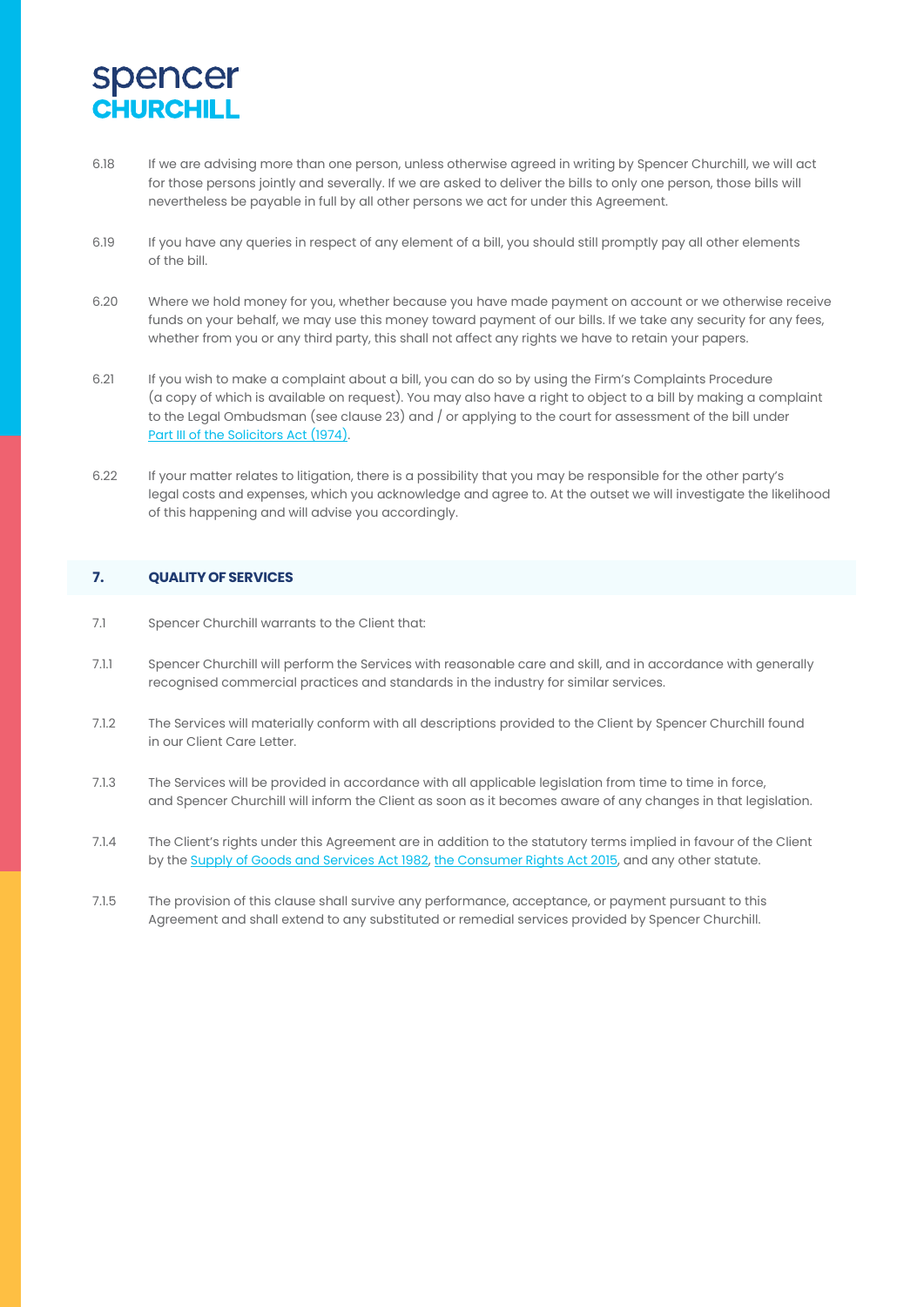

### **8. INTELLECTUALPROPERTYRIGHTS**

- 8.1 Spencer Churchill shall own all Intellectual Property Rights in existence as at the Commencement Date and which are created in the provision of the Services. Nothing in this Agreement is intended to transfer any title, right, or interest in such Intellectual Property Rights to the Client.
- 8.2 Unless we agree otherwise, all copyright which exists in the Documents and other materials created while carrying out the Services remain Spencer Churchill's property. You have the right to use such Documents and materials for the purposes for which they are created only, but not otherwise.
	- 8.2.1 If you use the Documents for any purpose other than that for which they were created Spencer Churchill are not responsible for any losses that you may suffer as a result.
- 8.3 Unless otherwise required by law or court order, you agree not to make our work, Documents, or materials available to third parties without our prior written permission. Our work is undertaken for your benefit alone and we are not responsible to third parties for any aspect of our professional services or work that you make available to them.
- 8.4 In relation to any claim (including threats) or dispute brought to the Client's attention, relating to Spencer Churchill's IPR, the Client shall:
	- 8.4.1 Upon becoming aware, notify Spencer Churchill of such a claim (including threats) or dispute.
	- 8.4.2 Allow Spencer Churchill to conduct all negotiations and proceedings to settle the IPRs claim.
	- 8.4.3 Provide Spencer Churchill with reasonable assistance regarding the IPRs claim.
	- 8.4.4 Not, without prior consultation with Spencer Churchill, make any admission in relation to the IPRs claim or attempt to settle it, provided that Spencer Churchill considers and defends any IPR using competent counsel, and in such a way as not to bring the reputation of the Client into disrepute.

### **9. CONFIDENTIALITY**

- 9.1 Both parties undertake that each shall not, at any time during this Agreement, and for a period of 5 years after termination of this Agreement, disclose to any person any In-put Material (in the case of Spencer Churchill), Pre-existing Material (in the case of the Client), technical or commercial know-how, specifications, inventions, processes, or initiatives which are of a confidential nature, or any other confidential information concerning the disclosing party's business or its products which the receiving party may obtain in connection with entering into this Agreement, except as permitted by clause 9.2.
- 9.2 Both parties may disclose Confidential Information:
	- 9.2.1 To its employees, agents, consultants, or subcontractors (and in the case of Spencer Churchill, Spencer Churchill's Team) as is needed for the purpose of discharging its obligations under this Agreement. The party in receipt of such information shall ensure that its employees, agents, consultants, or subcontractors to whom it discloses the Confidential Information, comply with this clause 9.
	- 9.2.2 As may be required by law, a court of competent jurisdiction, or any governmental or regulatory authority.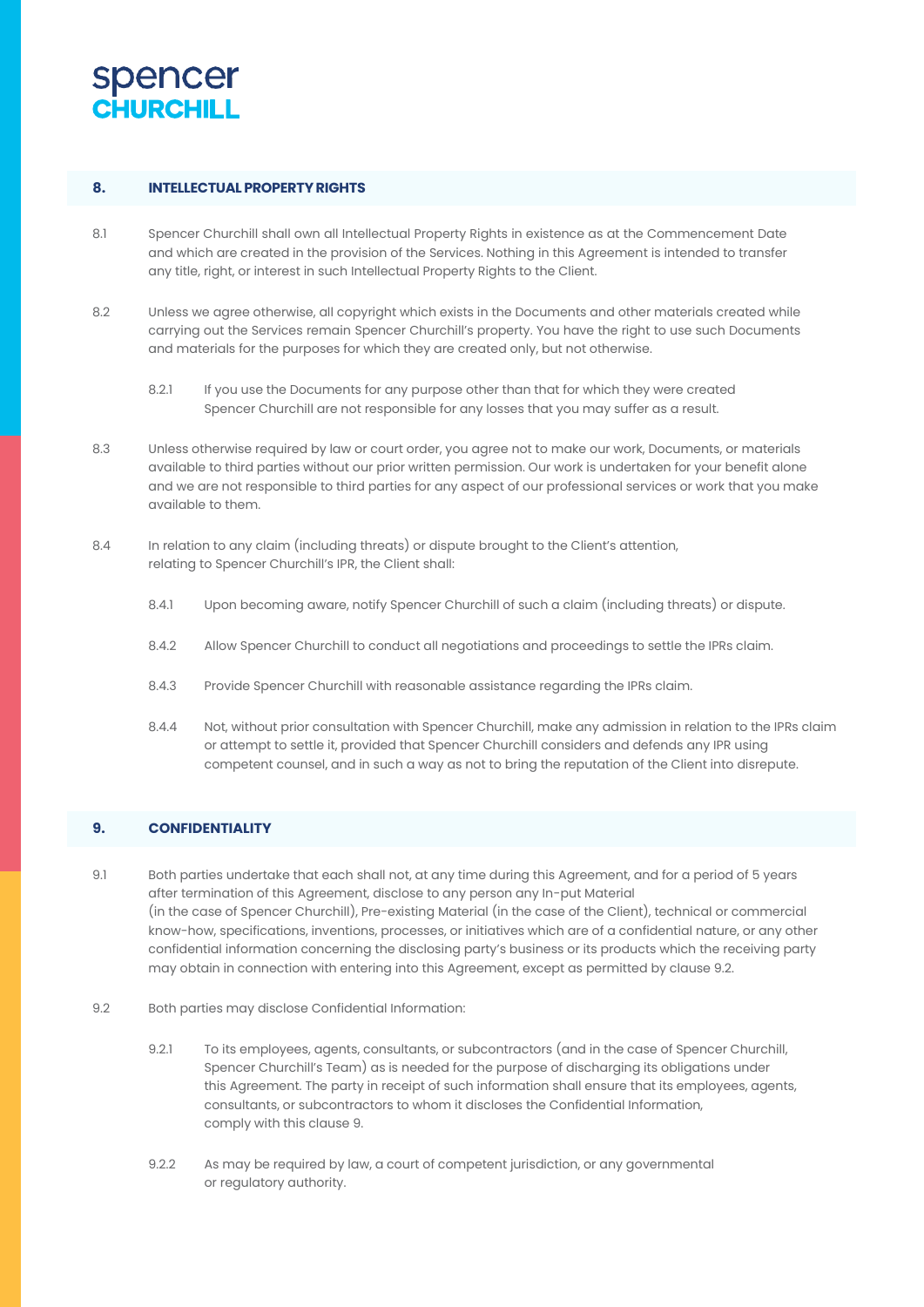9.3 For the purposes of data protection, Spencer Churchill is the data controller. This means that we collect and hold your information and decide what it will be used for. Spencer Churchill will collect and use your data in accordance with our data handling and privacy policies as they exist and are amended from time to time.

9.4 We keep your information confidential and will not disclose it to third parties unless the disclosure is:

- 9.4.1 Authorised by you;
- 9.4.2 Necessary as part of the Services we are providing;
- 9.4.3 Required by law or our professional rules;
- 9.4.4 Necessary for the purposes of our legitimate interests or those of a third party; or
- 9.4.5 Necessary to protect your vital interest.
- 9.5 Spencer Churchill uses your information primarily to provide legal services to you. We also use your information for: accounting and billing purposes; to comply with our legal and regulatory obligations; and to manage our business. With your authority we may also send you information about our Services or events that we think may be of interest to you. Please confirm your preferences on the enclosed Client Declaration.
- 9.6 We may, on your authority, work with other professionals to work on your matter who we need to disclose relevant information to. This includes barristers, advocates, experts, costs specialists, other lawyers or outsourced consultants, etc. Please confirm that you are happy to consent to disclosure of your information in this situation on the enclosed Client Declaration.
- 9.7 Where there is another party to your matter (for example an opponent in litigation, buyer/seller in a property transaction) we will liase with their legal representative (or third party directly if they are not represented) in order to progress your matter and provide our Services to you. This may involve us disclosing relevant information about you or your case to this party. Please contact us if you have any queries about this.
- 9.8 We may in some cases consult a credit reference agency in order to assess your creditworthiness. If you are an individual, we require your consent before we do this. Please confirm that you are happy for us to carry out a credit check on the enclosed Client Declaration. Please note that if you withhold your consent, this may limit the payment options that will be available to you, for example, we may not complete work for you unless you have made a payment on account. Details of the credit agency we use are available upon request.
- 9.9 We may become subject to periodic checks by Law Society approved consultants, assessors, or compliance specialists. This could mean that your file is selected for checking and we require your consent for the checking to occur. Please confirm if you are happy for your file to be selected for file auditing and vetting on the enclosed Client Declaration. If you refuse to give us consent to checks, your refusal will not affect your case.
- 9.10 All materials, equipment and tools, drawings, specifications, and data supplied by one party to the other, shall at all times be (and remain) the exclusive property of the party supplying such materials, equipment and tools, drawings, specifications, and data, but shall be held by the receiving party in safe custody at its own risk, and maintained and kept in good condition by that party until returned to the supplying party, and shall not be disposed of or used, other than in accordance with any written instruction or authorisation.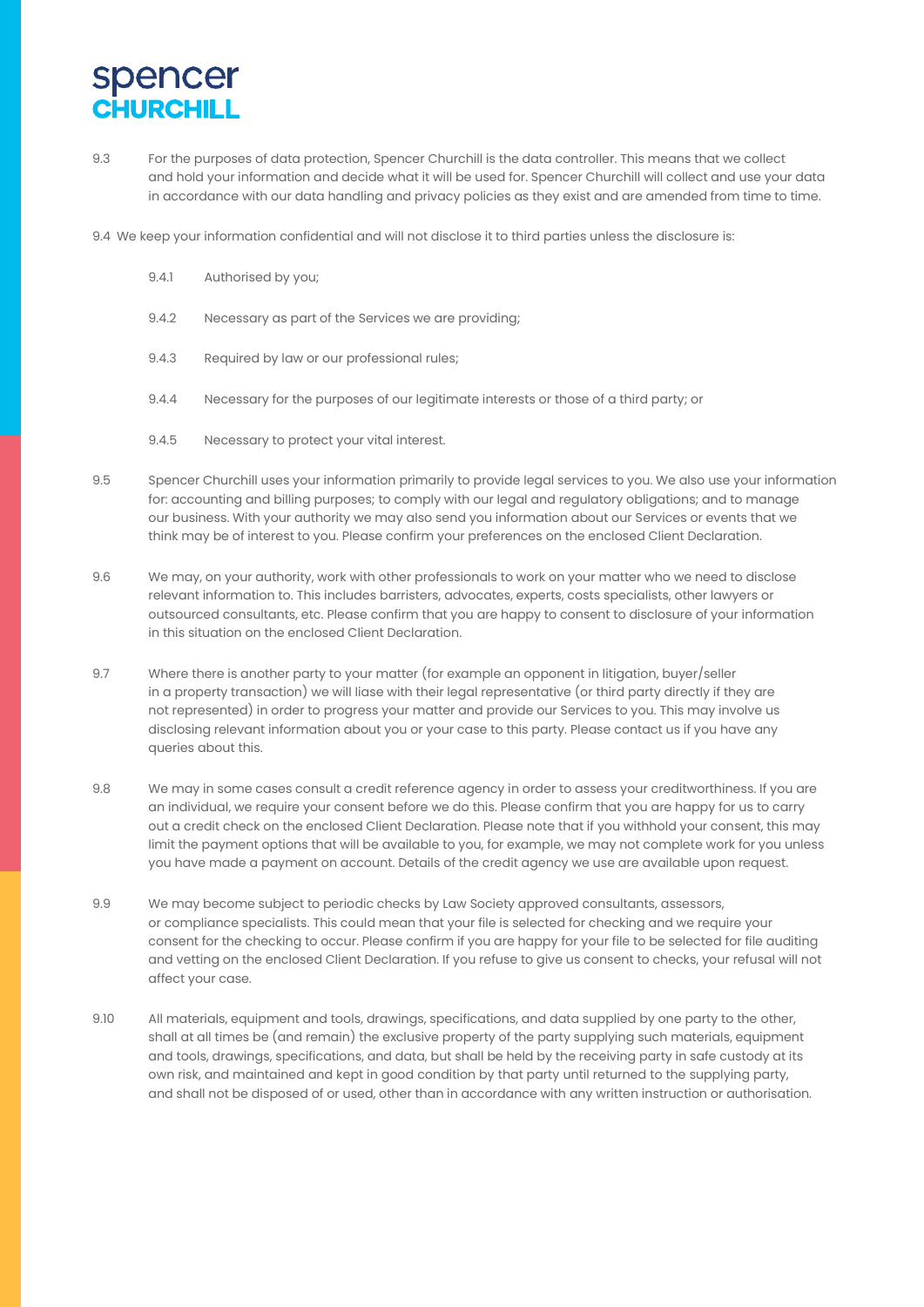- 9.11 Spencer Churchill will retain all Documents relating to your matter (other than Documents which are in your possession or returned to you) for at least 6 years from the conclusion of our involvement in the matter. We will destroy your file after this time. We will not destroy any documents that you ask us to deposit in our deeds store.
- 9.12 If you ask us to retrieve documents from storage, then a charge will apply. We will also charge for any work necessary to comply with instructions given by you in connection with retrieved documents. Unless otherwise agreed with you in writing, those charges will be at our hourly rates applicable at the relevant time. Those charges will be applied on the same basis as set out in clause 6.
- 9.13 We may correspond with you via email unless you advise in writing otherwise. You acknowledge that email may not be secure. We are entitled to assume that the purported sender of an email is the actual sender and any express or implied approval or authority referred to in an email has been validly given. Spencer Churchill may monitor and read any email correspondence between you and us as part of our monitoring and compliance checks. The Internet is not secure and there are risks if you send sensitive information via the Internet. The data that we send via email is not routinely encrypted.
- 9.14 It is unlikely that we will change our bank account details during the course of the matter. We will never contact you by email to tell you that this is the case. If you receive correspondence purporting to be from us telling you that our bank details have changed then please contact our office by telephone.
- 9.15 If you are an individual you have the following rights under the General Data Protection Regulation ("**GDPR**") so long as it has effect in England: right to access personal data, right to object to processing, right to object to automated processing, right to rectification, right to erasure, right to restrict processing, right to withdraw consent. You also have the right to complain to the Information Commissioners Office ("**ICO**") https://ico.org.uk.

### **10. LIMITATIONOF LIABILITY**

- 10.1 Spencer Churchill's total liability under or in connection with this Agreement shall be limited to the greater of:
	- 10.1.1 150% the total value of this Agreement; or
	- 10.1.2 3,000,000.
- 10.2 Where we are instructed jointly by more than one party, the limit on our liability applied in total to each party collectively (including anyone claiming through you or on your behalf).
- 10.3 This limit shall apply howsoever that liability arises, including, and without limitation, a liability arising by breach of contract, arising by tort (including, and without limitation, the tort of negligence), or arising by breach of statutory duty.
- 10.4 Nothing within this clause shall exclude or limit liability for:
	- 10.4.1 Death or personal injury caused by negligence.
	- 10.4.2 Fraud or fraudulent misrepresentation.
	- 10.4.3 Any liability if and to the extent that it is not permissible in law for such liability to be limited or excluded.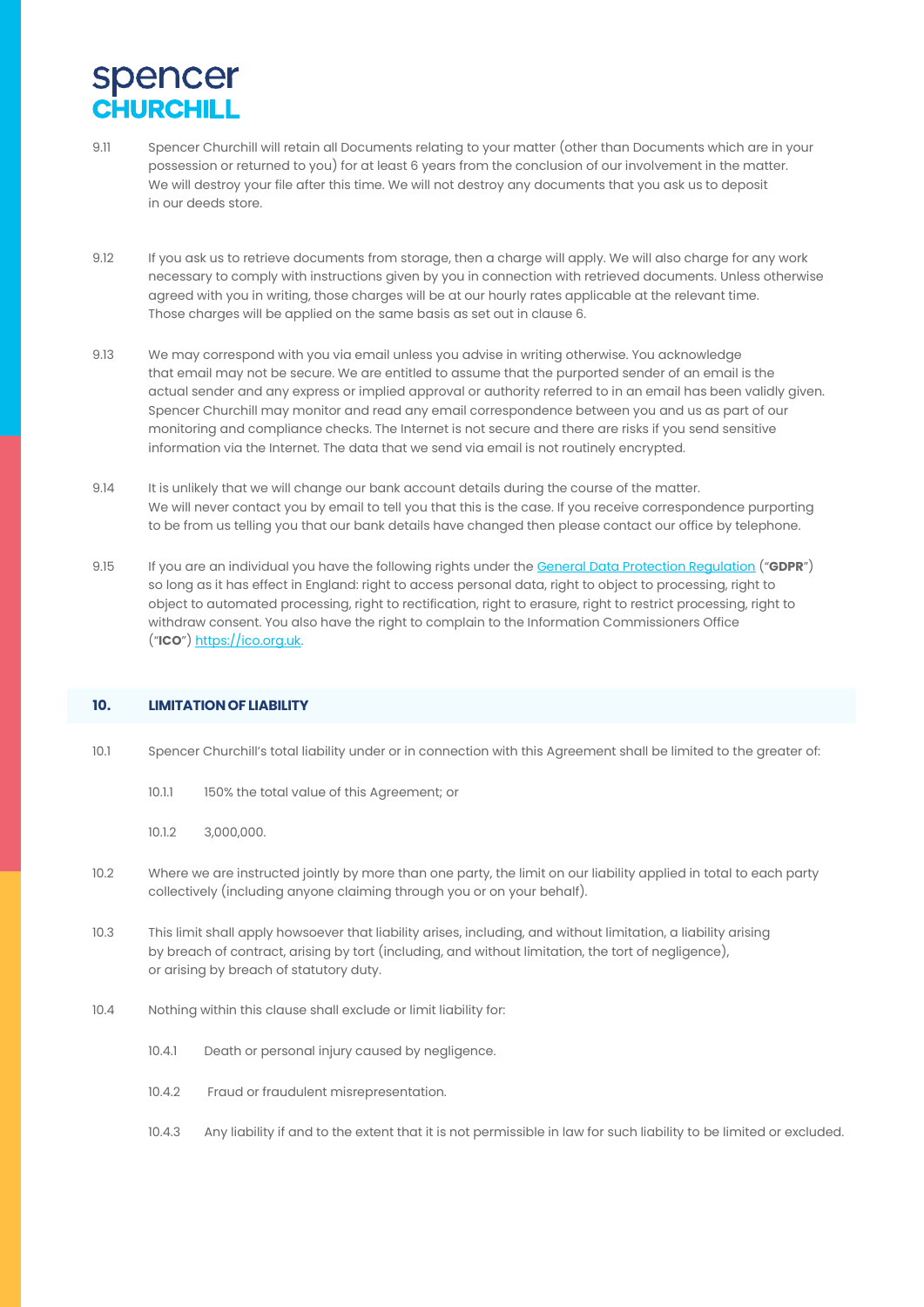10.5 Spencer Churchill will not be liable to the Client, whether in contract, tort, or restitution, or breach of statutory duty, or otherwise, for any:

- 10.5.1 Loss of profit.
- 10.5.2 Loss of goodwill.
- 10.5.3 Loss of business.
- 10.5.4 Loss of business opportunity.
- 10.5.5 Loss of anticipated saving.
- 10.5.6 Loss of corruption of data or information.
- 10.5.7 Loss of contracts.
- 10.5.8 Loss of use of money.
- 10.5.9 Loss of actual savings.
- 10.5.10 Loss of revenue.
- 10.5.11 Loss of reputation.
- 10.5.12 Ex gratia payments.
- 10.5.13 Loss of operation time.
- 10.5.14 Loss of opportunity.
- 10.5.15 Special, indirect, or consequential damage or loss suffered by the Client, arising under or in connection with this Agreement.
- 10.6 Spencer Churchill will not be liable for any deficiencies in the work we have undertaken if and to the extent that deficiencies are due to any false, misleading or incomplete information or documentation which has been provided to us (whether by you or any third party) or due to the acts or omissions of you or any third party.
- 10.7 Spencer Churchill is under no obligation to act for you (or to continue to act for you) if to do so would breach any laws or professional rules. Therefore, we will not be responsible or liable to you for any loss which you or any other party may suffer as a result of our refusal to proceed with your matter where we reasonably believe that by doing so would put us in breach of our legal obligations or professional rules as they apply from time to time.
- 10.8 Nothing in this Agreement shall or shall not be deemed to relieve the Client of any common law duty to mitigate any loss or damage incurred by it.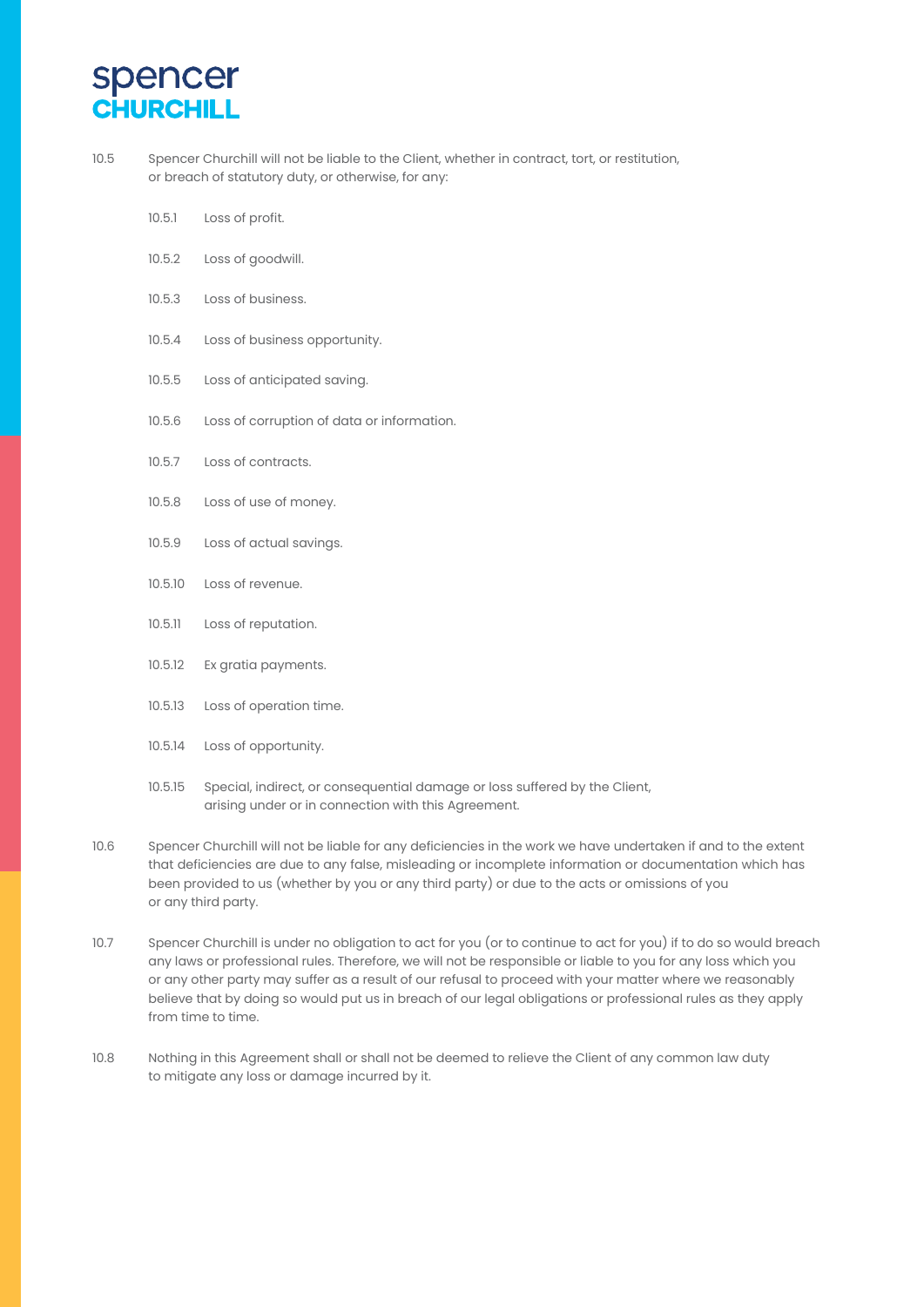- 10.9 You agree that you will not bring any claims or proceedings in connection with this Agreement against any of Spencer Churchill's team, unless (and to the extent that) you are otherwise permitted to do so by law or our professional rules. Our Employees and Directors may enforce this clause even though they are not parties to this Agreement (but despite having such rights this Agreement may be varied or ended without their consent).
- 10.10 Proceedings in respect of any claim against us must be commenced within 6 years after you first had (or ought reasonably to have had) both the knowledge for bringing an action for damages and the knowledge that you had the right to bring such an action, and in any event no later than 6 years after any alleged breach of contract, negligence, or other cause of action. This provision expressly overrides any statutory provision which would otherwise apply; it will not increase the time within which proceedings may be commenced but may reduce it.
- 10.11 If we and any other party or parties are liable to you together in respect of the same claim, then we shall only be liable to pay you the portion which is found to be fair and reasonable having regard to the level of our default. Therefore, we shall not be liable to pay you the portion which is due to the fault of such party, even if you do not recover all or any money from such other party for any reason.
- 10.12 If we are liable to you and any other party or parties would have been found liable to you as well as us in respect of the same claim, if either:
	- 10.12.1 You had brought proceedings or made a claim against them; or

10.12.2 We had brought proceedings or made a claim against them for a contribution towards our liability, then any sum due from us to you shall be reduced by the proportion for which such other party or parties would have been found liable had those proceedings been brought or those claims been made.

### **11. TERMINATION**

- 11.1 Spencer Churchill may terminate this Agreement with immediate effect by giving written notice to the Client if:
	- 11.1.1 The Client fails to pay any amount due under this Agreement on the due date for payment and remains in default for more than 14 days after being notified in writing to make such payment.
	- 11.1.2 The Client commits a material breach of any term of this Agreement where the breach is irremediable, or if such a breach is remediable, fails to remedy that breach within a period of 14 days.
	- 11.1.3 The Client repeatedly breaches any of the terms of this Agreement in such a manner as to reasonably justify in our opinion that its conduct is inconsistent with them having the intention or ability to give effect to the terms of this Agreement.
	- 11.1.4 A petition is filed, a notice is given, a resolution is passed, or an order is made for or in connection with the winding up of the Client's business activities.
	- 11.1.5 An application is made to court (or an order is made) for the appointment of an administrator, or if notice of intention to appoint an administrator is given over the other party.
	- 11.1.6 You provide us with incorrect or misleading information.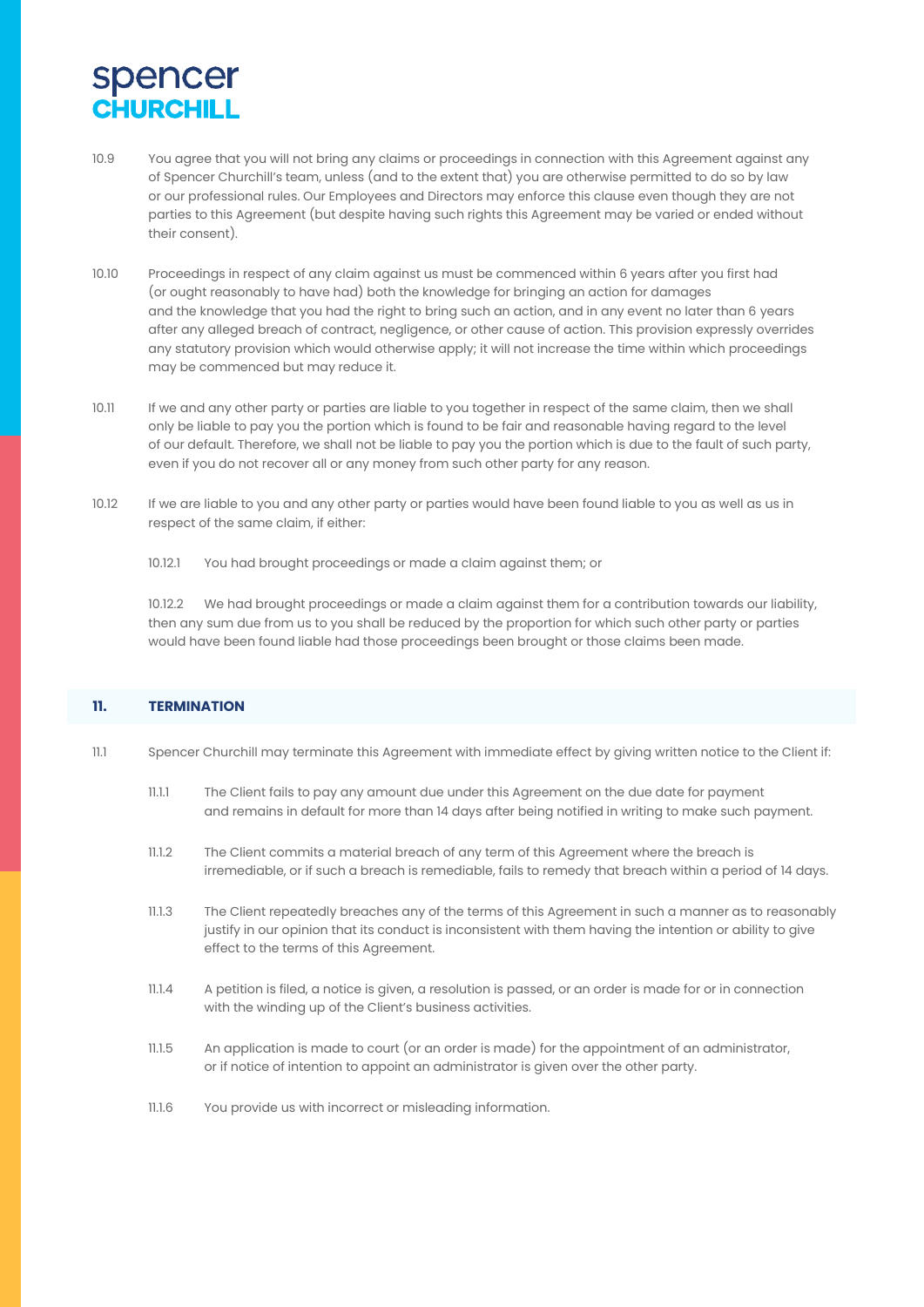- 11.1.7 Any other reason notified to you in writing by Spencer Churchill. Such reasons may include failure to provide us with sufficient instructions, failure to provide appropriate evidence, any circumstance that we consider a relationship breakdown.
- 11.2 You may end this Agreement at any time by writing to us via post or email. However, we may be entitled to keep all your documents while money is owed to us, and you will be required to pay all of our fees which have been incurred up until the point of cancellation.
- 11.3 If your matter is not concluded or we are prevented from continuing to act, our charges will be based on the work that has actually been done, which (unless otherwise agreed in writing) shall be calculated at our hourly rate.
- 11.4 If we cease acting for you, we will inform the court or tribunal and apply to be removed from their records. We may charge you an hourly fee for doing do.
- 11.5 If you are a consumer and our contract with you is a distance contract or off premises contract you have the right to cancel within 14 days. We will not start any work within this 14 day period unless you waive your right to cancel within 14 days on the enclosed Client Declaration.

### **12. CONSEQUENCESOF TERMINATION**

- 12.1 On termination of this Agreement for any reason, Spencer Churchill shall immediately deliver to the Client a refund of any sums paid in advance for Services which have not been received by the Client as a result of the termination of the Agreement.
	- 12.1.1.1 Except where the Client has a subscription package, in which case the remaining period of the subscription term must be paid for in full by the Client.
- 12.2 On termination of this Agreement for any reason, the Client shall immediately pay to Spencer Churchill, all sums due and owing to it in connection with this Agreement.
- 12.3 Both parties shall return, destroy, or otherwise deal with, any Confidential Information as the disclosing party shall wish for it to be dealt with.
- 12.4 On termination or expiry of this Agreement, the following clauses shall continue in force: clause 8, clause 9, clause 10, clause 11, clause 12, clause 15, clause 16, clause 18, clause 20, and clause 22.
- 12.5 Termination or expiry of this Agreement shall not affect any rights, remedies, obligations, or liabilities of the parties that have accrued up to date of termination or expiry, including the right to claim damages in respect of any breach of the Agreement which existed at or before the date of termination or expiry.

### **13. REMEDIES**

13.1 If any Services are not supplied in accordance with our Client Care Letter or Spencer Churchill fails to comply with any terms of this Agreement, the Client shall be entitled (without prejudice to any other right or remedy) to require Spencer Churchill to carry out such additional work as is necessary to correct its failure.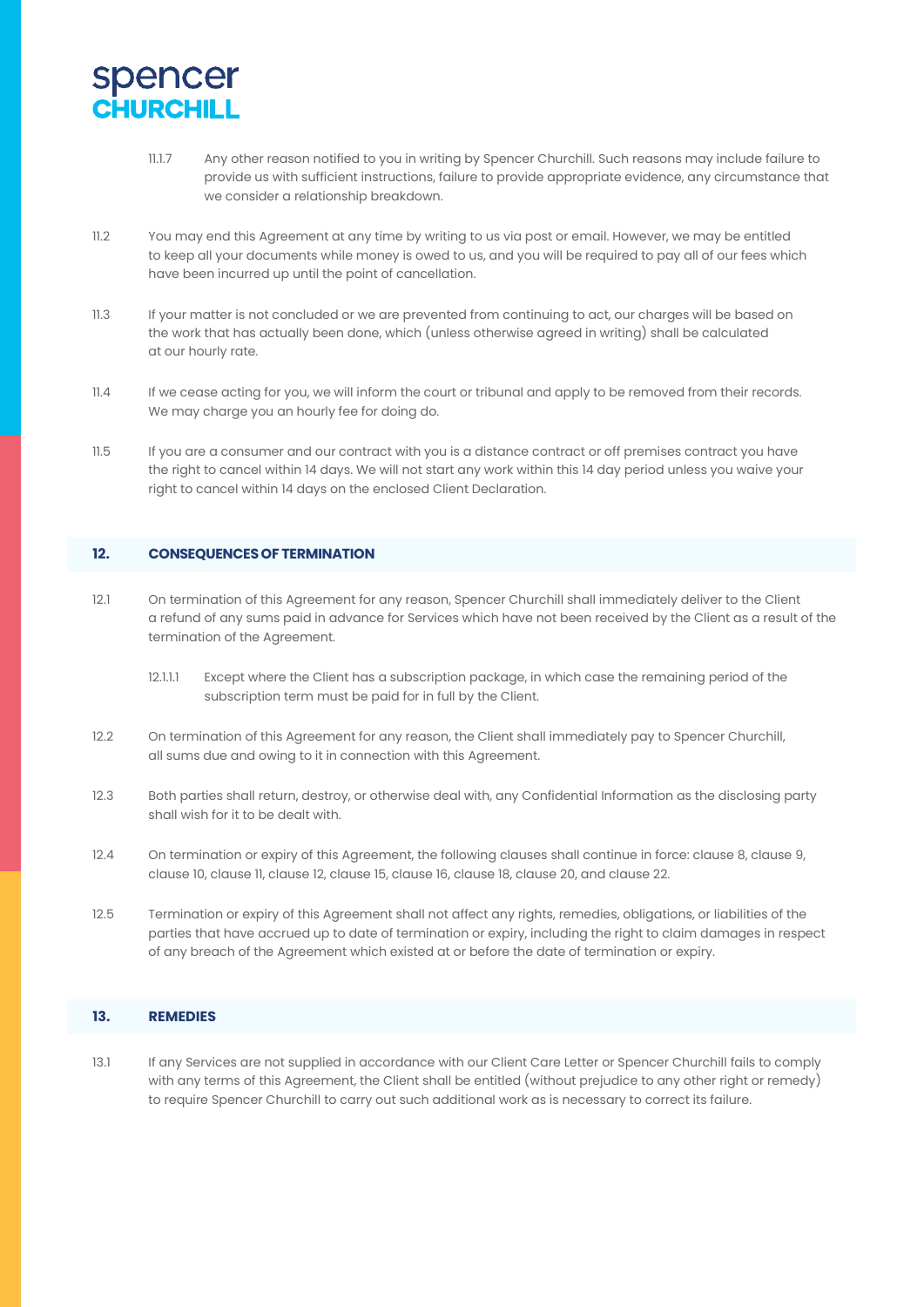

### **14. INTELLECTUALPROPERTYRIGHTS**

- 14.1 A Force Majeure Event is any circumstance not within a party's reasonable control. This includes, without limitation:
	- 14.1.1 Acts of God such as flood, drought, earthquake, tsunami, or other natural disaster, epidemic, or pandemic.
	- 14.1.2 War, or threat of or preparation for war (including terrorist attack, armed conflict, civil war, civil commotion, or riots).
	- 14.1.3 Imposition of sanctions.
	- 14.1.4 Nuclear, chemical, or biological contamination.
	- 14.1.5 Sonic boom.
	- 14.1.6 Fire, explosion, or accident (including collapse of building).
	- 14.1.7 Interruption or failure of utility services.
- 14.2 Provided it has complied with this clause 14, if a party is prevented, hindered, or delayed in or from performing any of its obligations under this Agreement by a Force Majeure Event, the affected party shall not be in breach of this Agreement or otherwise liable for any such failure or delay in the performance of such obligations. The time for performance of such obligations shall be extended accordingly.
- 14.3 The corresponding obligations of the other party will be suspended and its time for performance of such obligations extended to the same extent as those of the affected party.
- 14.4 The affected party shall:
	- 14.4.1 As soon as practicable after the start of the Force Majeure Event, but no later than 7 Business Days from its start, notify the other party in writing of the event, the date on which it started, its likely or potential duration, and the effect of the event on its ability to perform any obligations under this Agreement.
	- 14.4.2 Use reasonable endeavors to mitigate the effect of the event on the performance of its obligations.

#### **15. VARIATION**

15.1 No variation of this Agreement shall be effective unless it is in writing and signed by the parties or their authorised representatives.

### **16. WAIVER**

- 16.1 A waiver of any right or remedy under this Agreement or by law is only effective if given in writing and shall not be deemed a waiver of any subsequent breach.
- 16.2 A failure or delay by a party to exercise any right or remedy provided under this Agreement or by law shall not constitute a waiver of that or any other right or remedy.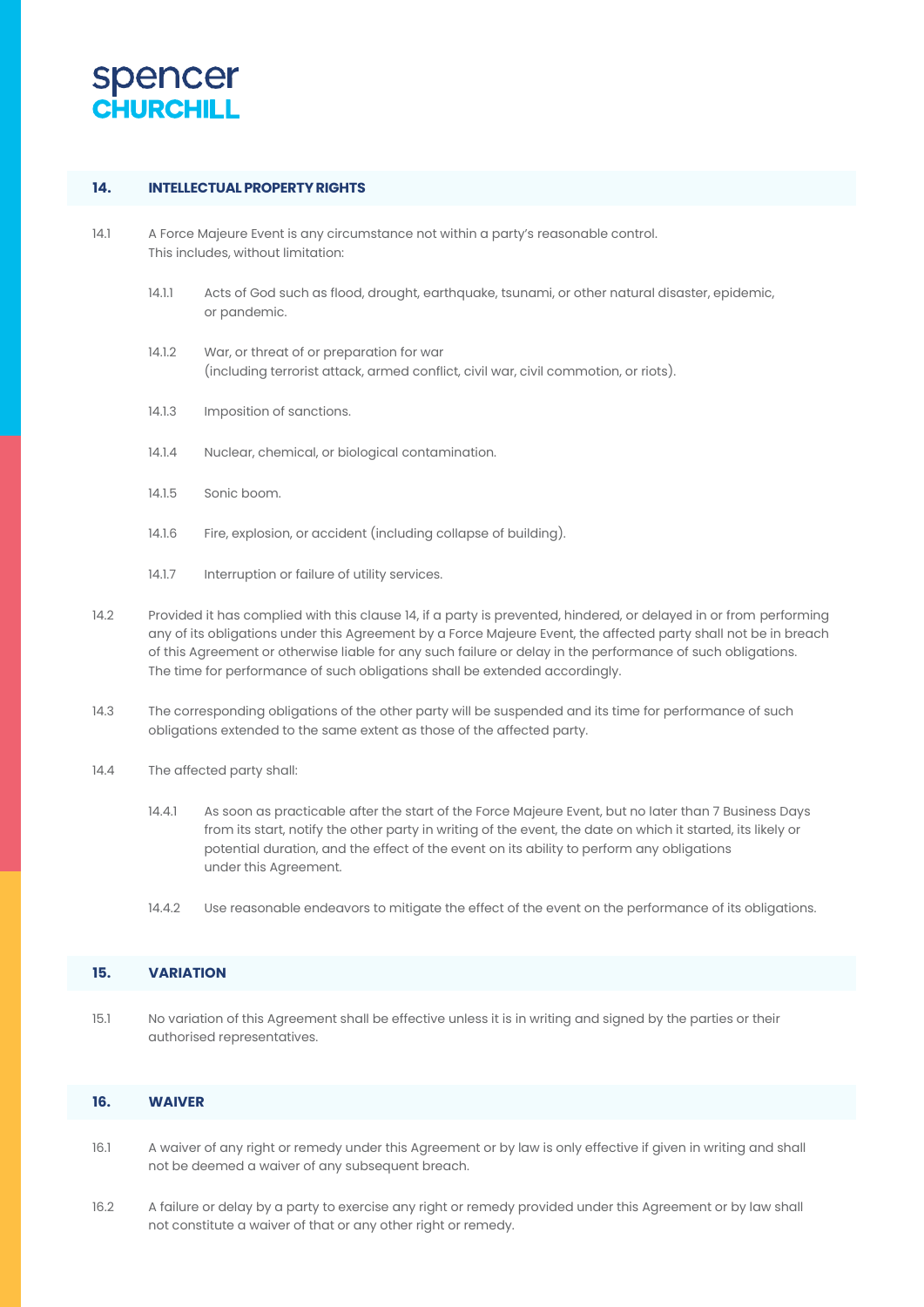#### **17. RIGHTS AND REMEDIES**

17.1 The rights and remedies provided under this Agreement are in addition to and not exclusive of any rights or remedies provided by law.

### **18. SEVERANCE**

- 18.1 If any provision or part provision of this Agreement becomes invalid, illegal, or unenforceable, this shall not affect the validity and enforceability of the rest of this Agreement.
- 18.2 If it comes to the attention of either party that any provision or part provision of this Agreement is invalid, illegal, or unenforceable, the parties shall negotiate in good faith to amend such provision so that, as amended, it is legal, valid, and enforceable.

### **19. AGREEMENTIN FULL**

- 19.1 This Agreement, including our Client Client Letter, any schedules and appendixes, constitutes the entire agreement between the parties, and supersedes and extinguishes all previous agreements, promises, assurances, warranties, representations, and assurances between them, whether written or oral.
- 19.2 Nothing in this Agreement is intended to, or shall be deemed to, establish any partnership or joint venture between any of the parties or constitute any party the agent of another party.

#### **20. THIRD PARTYRIGHTS**

20.1 No one, other than a party to this Agreement, shall have any right to enforce any of its terms. This Agreement does not give rise to any rights under the **Contracts** (Rights of Third Parties) Act 1999.

### **21. NOTICES**

- 21.1 Any notice or other communication given to a party in connection with this Agreement shall be in writing, and shall be:
	- 21.1.1 Delivered either by hand, by pre-paid first-class post, or by other next working day delivery service, at the receiving party's postal address provided in this Agreement unless otherwise stated; or
	- 21.1.2 Sent by email to the email address specified in writing by Spencer Churchill as being a suitable address for service.
- 21.2 Any notice or communication shall be deemed to have been received:
	- 21.2.1 If delivered by hand, at the time the notice is left at the proper address.
	- 21.2.2 If sent by pre-paid first-class post, or by other next working day delivery service, at 9am on the second Business Day after posting.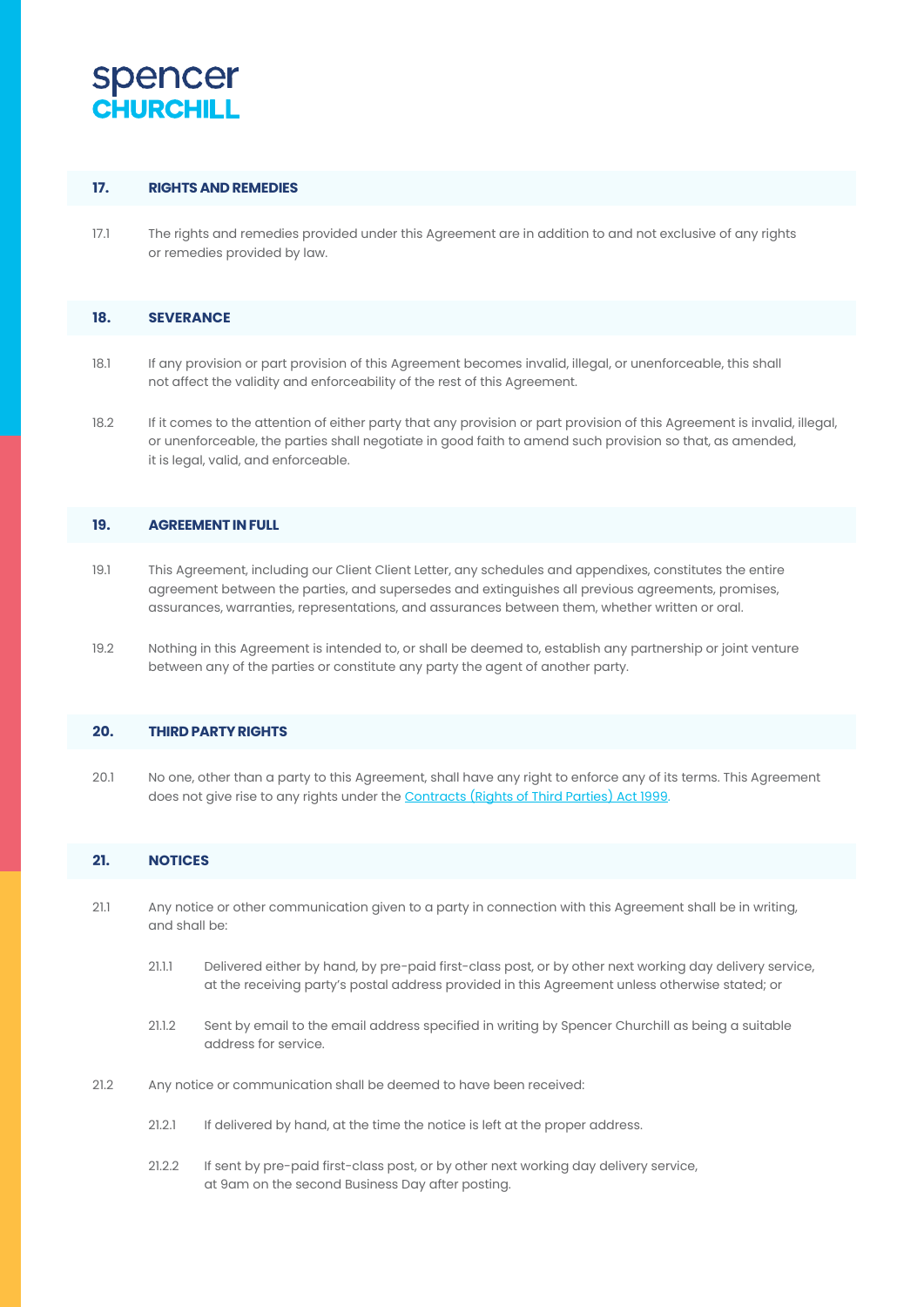

- 21.2.3 If sent by email, at the time of the transmission, or if this time falls outside business hours in the place of receipt, when business hours resume.
- 21.3 This clause does not apply to the service of any proceedings or other documents in any legal action, or where applicable, any arbitration or other method of dispute resolution.

#### **22. GOVERNINGLAWAND JURISDICTION**

22.1 This Agreement, and any dispute or claim arising out of or in connection with it or its subject matter or formation (including non-contractual disputes), shall be governed and construed in accordance with the law of England. We both agree that the courts of England and Wales will have exclusive jurisdiction.

### **23. COMPLAINTS**

23.1 We always aim to provide you with the highest level of service. In the event that you have any cause for concern, including about any bill that we send, then please be aware that you are entitled to make a complaint, and that you can do so by contacting our complaints manager, Mr Nick Turner, who is a director of our firm.

His telephone number is: 01204 205 061, His email is: nick@spencerchurchill.co.uk. We take all feedback seriously and operate a Complaints Handling Policy (a copy of which is available upon request).

- 23.2 Where we are unable to deal with your complaint you are able to make a complaint to the Legal Ombudsman, provided you do so within six months of the end of our internal complaints procedure if you are still not satisfied with the outcome.
- 23.3 There are time limits for bringing a complaint to the Legal Ombudsman, which are linked to the date of the act or omission giving rise to the complaint or the date on which you should reasonably have known there were grounds for complaint. The relevant time limits are set out in the version of the Legal Ombudsman's Scheme Rules in force from time to time and may only be extended by the Legal Ombudsman in exceptional circumstances. If you wish to bring a complaint to the Ombudsman, please refer to the version which is in force at the time of your complaint. The rules can be found at; [http://www.legalombudsman.org.uk/downloads/documents/publications/Scheme-Rules.pdf.](http://www.legalombudsman.org.uk/downloads/documents/publications/Scheme-Rules.pdf)
- 23.4 If your complaint relates to a bill, the Legal Ombudsman will not consider your complaint while your bill is being assessed by a court.
- 23.5 To make a complaint to the Legal Ombudsman, you must be one of the following:
	- 23.5.1 An individual;
	- 23.5.2 A micro-enterprise as defined in European Recommendation 2003/361/EC of 6 May 2003 (broadly an enterprise with fewer than 10 staff and a turnover or balance sheet value not exceeding €2 million);
	- 23.5.3 A charity with an annual income less than 1 million;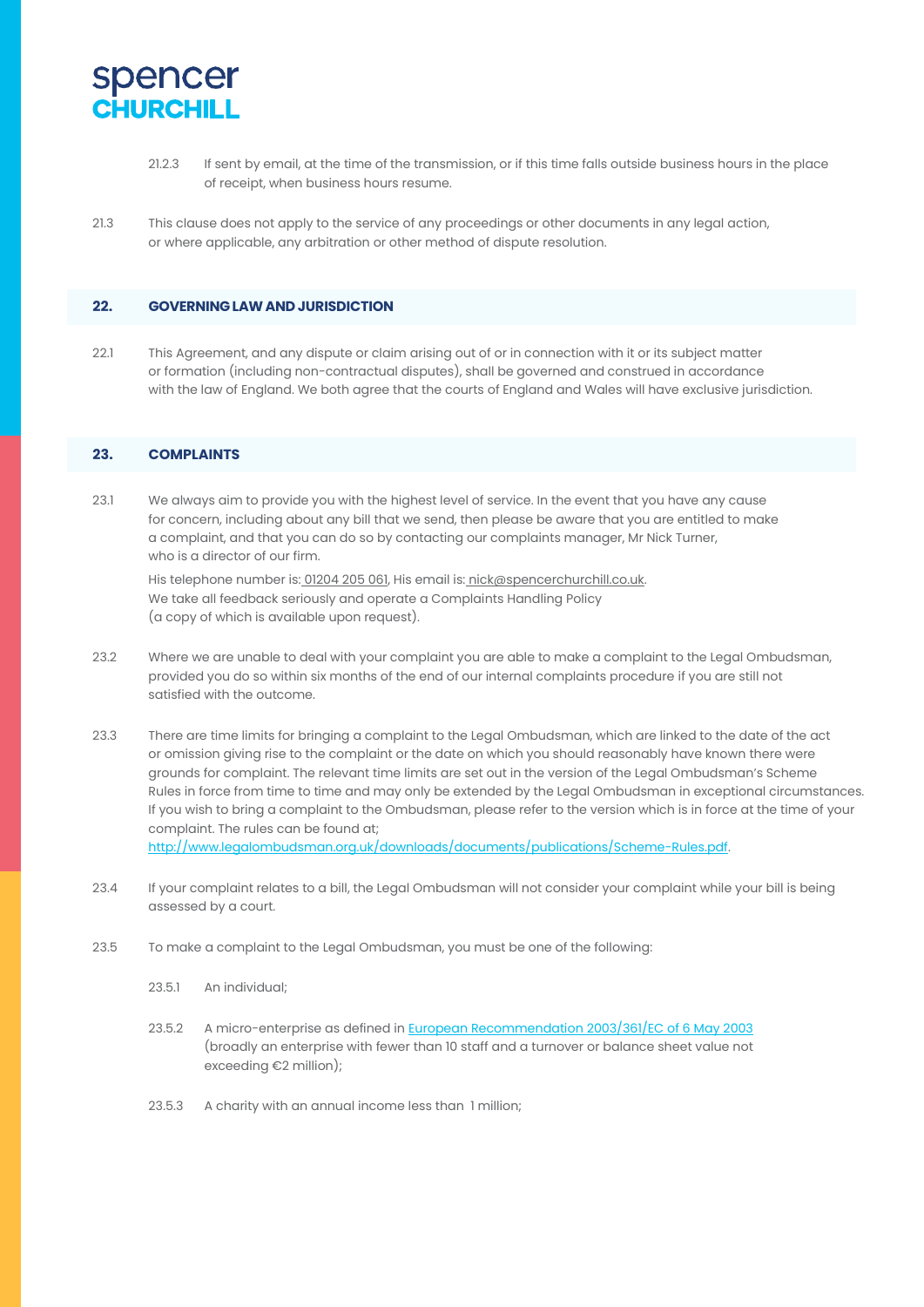

- 23.5.4 A club, association, or society with an annual income less than 1 million;
- 23.5.5 A trustee of a trust with a net asset value less than 1 million; or a personal representative or the residuary beneficiaries of an estate where a person with a complaint died before referring it to the Legal Ombudsman.
- 23.6 If you do not fall under any of the categories under 23.5 then you may not bring a complaint to the Legal Ombudsman and can only obtain redress by using our Complaints Handling Procedure, or by mediation or arbitration, or by taking action through the courts.
- 23.7 You may contact the Legal Ombudsman by writing to Legal Ombudsman, PO Box 6806, Wolverhampton, WV1 9WJ. They can also be contacted by telephone on 0300 555 0333; by emailing enquiries@legalombudsman.org.uk; or through their websit[e www.legalombudsman.org.uk.](http://www.legalombudsman.org.uk/)

#### **24. CLIENT MONEY**

- 24.1 Subject to conditions set out in Rules 22 to 25 of the SRA Account Rules a sum in lieu of interest must be accounted to clients when it is fair and reasonable to do so. Our policy may change in accordance with the Bank of England base rate changes. At the date of these terms, the base rate is extremely low, this means that the sums of money involved are negligible.
- 24.2 The rate of interest available on Client accounts is significantly lower than the rate of interest which can be obtained on other bank or building society accounts. This reflects the fact that immediate access is required to client accounts in order to comply with the accounts rules and to facilitate the smooth completion of transactions. It is therefore unlikely that the funds will attract as much interest as if you had invested those funds yourself.
- 24.3 All interest arising from cleared funds held on behalf of trust will be credited to the trust whether those funds are held in a general client account or a separate designated client account.
- 24.4 For cleared funds paid into general client accounts, Spencer Churchill will account for interest **unless** one of the following circumstances applied:
	- 24.4.1 The amount of interest calculated on the balance held is 20.00 or less; or
	- 24.4.2 The client money was held in cleared funds in the client account for a period of 5 working days or less.
- 24.5 All other Clients shall be paid interest at the rate payable upon Spencer Churchill's account from time to time, unless the client has contracted out of the right to receive interest payments (for example where the client agrees that Spencer Churchill may keep interest payments to renumerate us for acting as stakeholder in a transaction or where the client's religious beliefs prohibit the receipt of interest).
- 24.6 In circumstances where we open a separate designated client account, the interest accrued on client funds held in the separate designated client account will be credited to the Client.
- 24.7 Where sums of money are held in relation to separate matters for the same client, the money relating to different matters shall be treated separately unless it is fair and reasonable in the circumstances to consider the sum together.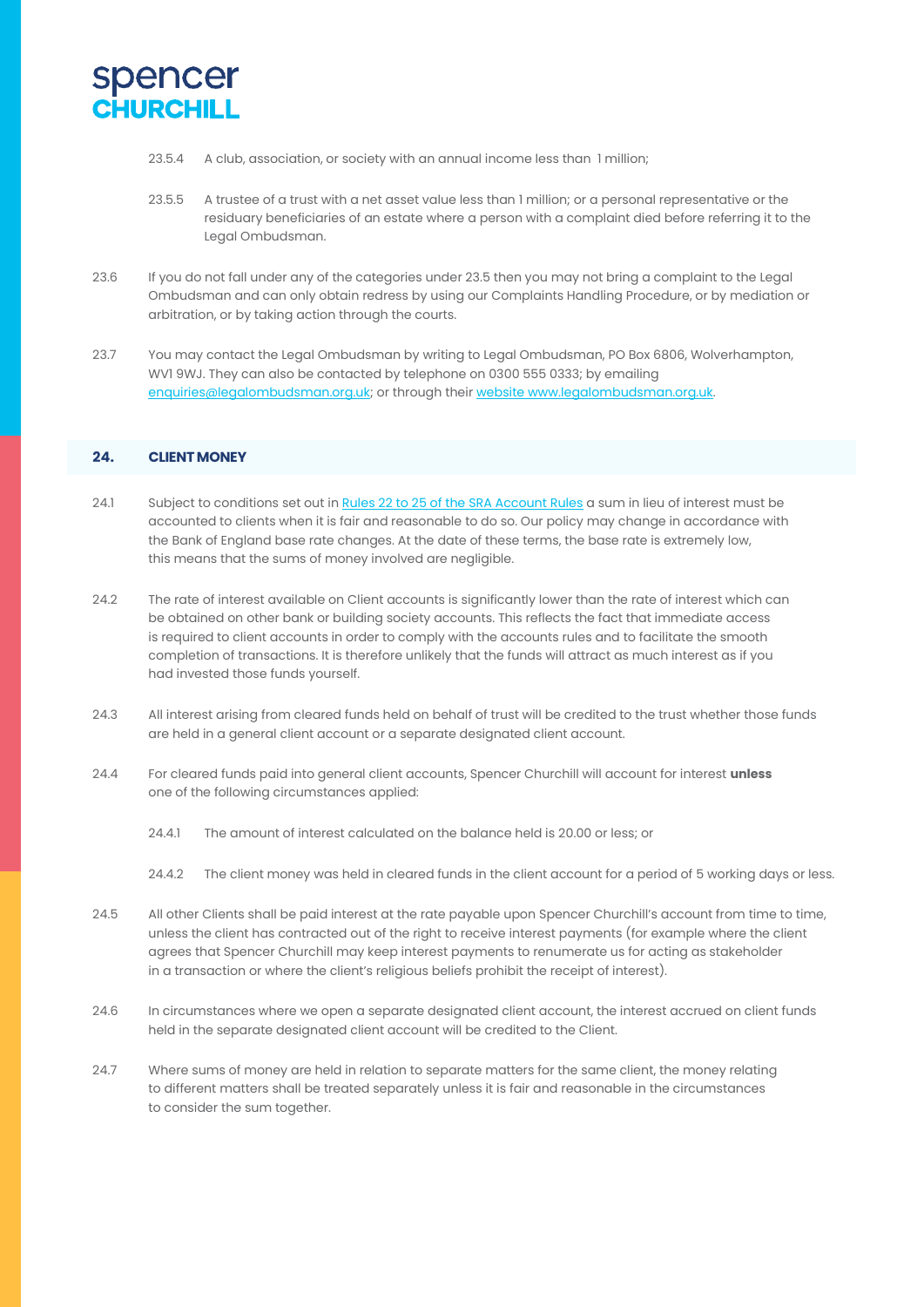- 24.8 Interest will not accrue on any advances from the practice under rule 14(2)(b) of the accounts rules to fund a payment on behalf of a client or trust in excess of funds held for that client or trust.
- 24.9 Where a client fails to present a cheque to his or her bank for payment we will not recalculate any amount due to the client unless it is fair and reasonable to do so, for example, if the cheque has been sent to an incorrect address.
- 24.10 We will usually account to you for interest arising under our policy at the conclusion of your matter, but might, in some cases, consider it appropriate to account to you at intervals throughout.
- 24.11 Unless otherwise agreed by us in writing, if we receive any sums to hold on your behalf (whether received directly from you or from a third party) then we may deposit such money into an account or accounts with any bank or financial institution (a "**Deposit Provider**" which shall include banks, financial institutions, or clearing house through which transfers are made) of our choosing. We confirm that we comply with any applicable laws and any applicable rules of a regulatory authority in respect of the making of any such deposits.
- 24.12 We shall not be responsible for any loss which you or any third party may suffer in connection with an Insolvency Event occurring in relation to any deposited funds or through whom transfers are made, save if and to the extent that any such loss was caused by or contributed to by any breach by us of clause 24.11.
	- 24.12.1 For the purposes of clause 24.12 an "**Insolvency Event**" means:
	- 24.12.1.1 Any deposit provider is unable or admits inability to pay its debts as they fall due (or is deemed to be or declared unable to pay its debts under applicable law), suspends or threatens to suspend making payments on any of its debts, or by reason of actual or anticipated financial difficulties with one or more of its creditors with a view to rescheduling any of its indebtedness;
	- 24.12.1.2 The value of the assets of any Deposit Provider is less than its liabilities (taking into account contingent or prospective liabilities);
	- 24.12.1.3 A moratorium is declared in respect of any indebtedness of any Deposit Provider;
	- 24.12.1.4 Any corporate or government action, legal proceedings, or other procedure or steps taken in relation to:
	- 24.12.1.4.1 The suspension of payments, a moratorium of any indebtedness, winding-up, dissolution, a dministration, or reorganisation (by way of voluntary arrangement, scheme of arrangement, or otherwise) of any deposit provider;
	- 24.12.1.4.2 A composition, compromise, assignment, or arrangement with any creditor of any Deposit Provider or any of its assets;
	- 24.12.1.4.3 Enforcement of any security interest (however so described) over any assets of any Deposit Provider;
	- 24.12.1.4.4 The prevention or restriction (whether by way of freezing order or otherwise) of a Deposit Provider's ability to dispose of, deal with, or diminish the value of its assets.
	- 24.12.1.4.5 Any event analogous to those described in clause 14.12.1.4 occurs in any jurisdiction in respect of any deposit provider.